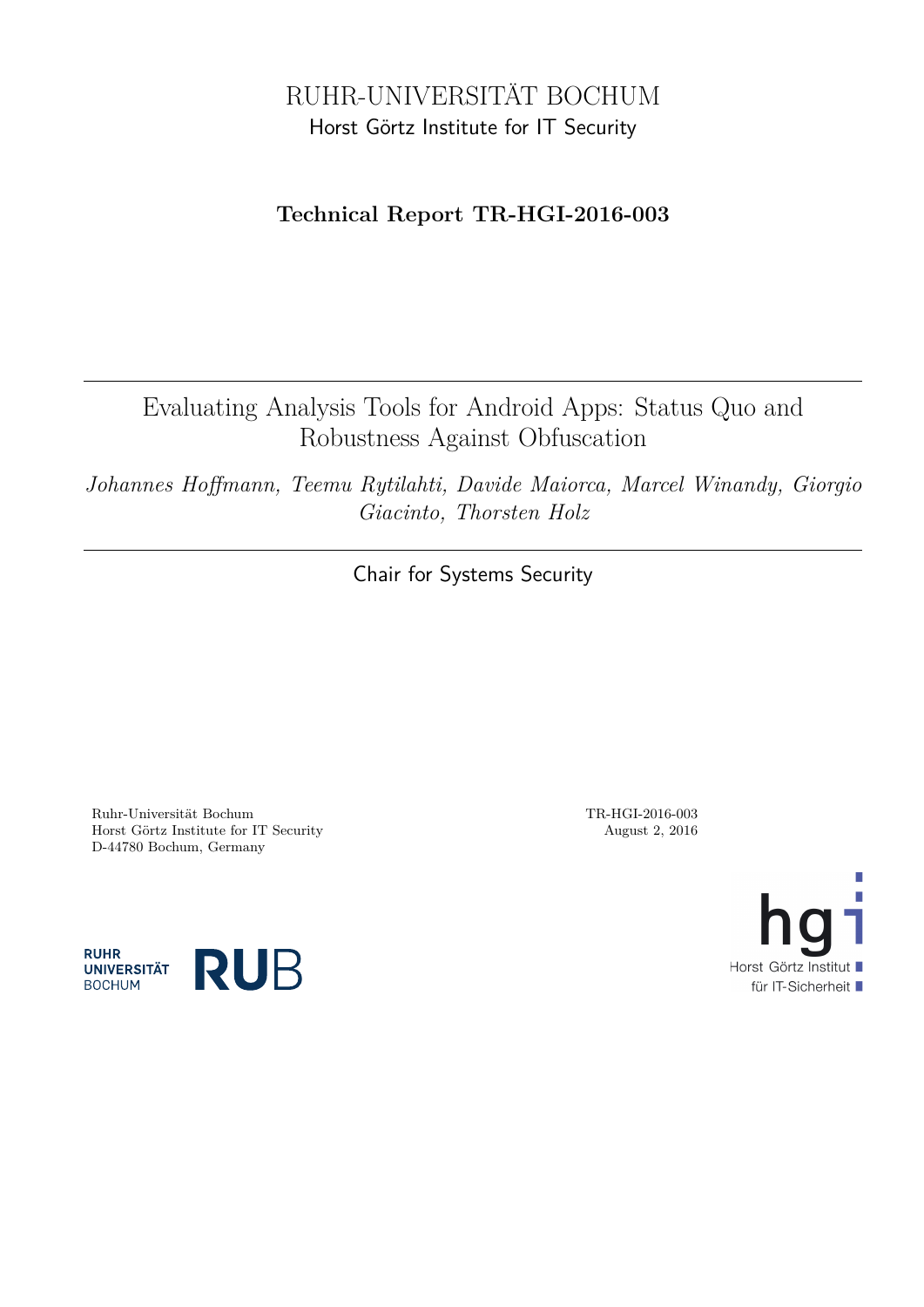# **Evaluating Analysis Tools for Android Apps: Status Quo and Robustness Against Obfuscation**

Johannes Hoffmann ∗ Ruhr-University Bochum

Marcel Winandy<sup>\*</sup> Ruhr-University Bochum

Teemu Rytilahti<sup>\*</sup> Ruhr-University Bochum

Giorgio Giacinto<sup>‡</sup> University of Cagliari

Davide Maiorca † University of Cagliari

Thorsten Holz ∗ Ruhr-University Bochum

# ABSTRACT

The recent past has shown that Android smartphones became the most popular target for malware authors. Contemporary malware families present a variety of features that allow, among others, to steal arbitrary data and to cause significant monetary losses. These circumstances led to the development of many different analysis methods that are aimed to assess the absence of potential harm or malicious behavior in mobile apps. In return, malware authors devised more sophisticated methods to write mobile malware that attempt to thwart such analyses. In this work, we first survey the systems devised to analyze and verify mobile apps and describe the assumptions they rely on to detect malicious content and behavior. We then present a new obfuscation framework that aims to break such assumptions, thus modifying Android apps to avoid them being analyzed by the targeted systems. We use our framework to evaluate the robustness of static and dynamic analysis systems for Android apps against such transformations. In particular, we provide a comprehensive report of the status quo of Android analysis tools against well-obfuscated malware and we demonstrate that most systems could be easily evaded. With our analysis, we point out research problems that should be addressed by future analysis tools and we propose our framework as a possible aid to improve their robustness.

## Keywords

Android, DEX bytecode, Obfuscation, Malware, Program Analysis, Survey

# 1. INTRODUCTION

Malicious software for mobile devices became prevalent in the last few years. While the first of such samples were rather simple and unsophisticated, the complexity of today's malicious apps is steadily increasing. Especially malware for Android-based smartphones has significantly advanced in the recent past. This is a repetition of the evolution

of malware we observed for desktop computers: While the very first computer viruses and worms were rather basic, their level of difficulty constantly rose over the years and modern malware like *Stuxnet*, *Flame* or *Regin* impressively demonstrate the sophistication of today's threats. Hence, we also expect that malware for mobile devices will become more mature in the near future.

To counter this development, analysis tools must keep up with the constant evolution of malware. The typical arms race in computer security between attackers and defenders is especially distinctive in this area. Researchers from both academia and industry developed a large number of analysis methods for Android apps in recent years (*e. g.*, [\[11,](#page-12-0) [13,](#page-12-1) [16,](#page-12-2) [40,](#page-12-3) [58,](#page-13-0) [62\]](#page-13-1)). These tools explored many different approaches and they took into account lessons learned from analyzing malware for desktop computers. However, existing analysis methods cannot simply be ported to Android due to many intricacies of the platform (*e. g.*, multiple entry points and a different binary format). Thus, many novel analysis approaches were examined and this led to a huge body of work on this topic.

In this report, we systematically evaluate the robustness of analysis tools for Android apps. Such an empirical evaluation is needed to assess how reliable existing analysis tools are. Moreover, we want to anticipate the next generation of mobile malware that leverages sophisticated obfuscation methods to impede automated analyses. In a first step, we survey existing analysis methods and categorize these approaches according to their main analysis goal. This provides us with a comprehensive overview and leads us to identify three different categories of tools: General-purpose analysis tools, ICC-vulnerability scanners, and behavioral analyzers. We found out that such tools base their analysis on specific basic assumptions. For example, to perform an analysis a tool could rely on (1) having access to the call graph (CG) of the app, (2) being able to follow data flows, or (3) being able to find API function names in the code. To produce an obfuscated app, a viable strategy is thus to systematically thwart these assumptions. For example, we can degenerate the CG such that it does not contain meaningful information, hide all API strings, or conceal object types. The resulting app has the same semantics as the unobfuscated one, but it withstands the analysis tools as their basic assumptions are not fulfilled anymore.

To concretely generate obfuscated apps, we developed a

<sup>∗</sup> firstname.lastname@rub.de

<sup>†</sup> davide.maiorca@diee.unica.it

<sup>‡</sup> giacinto@diee.unica.it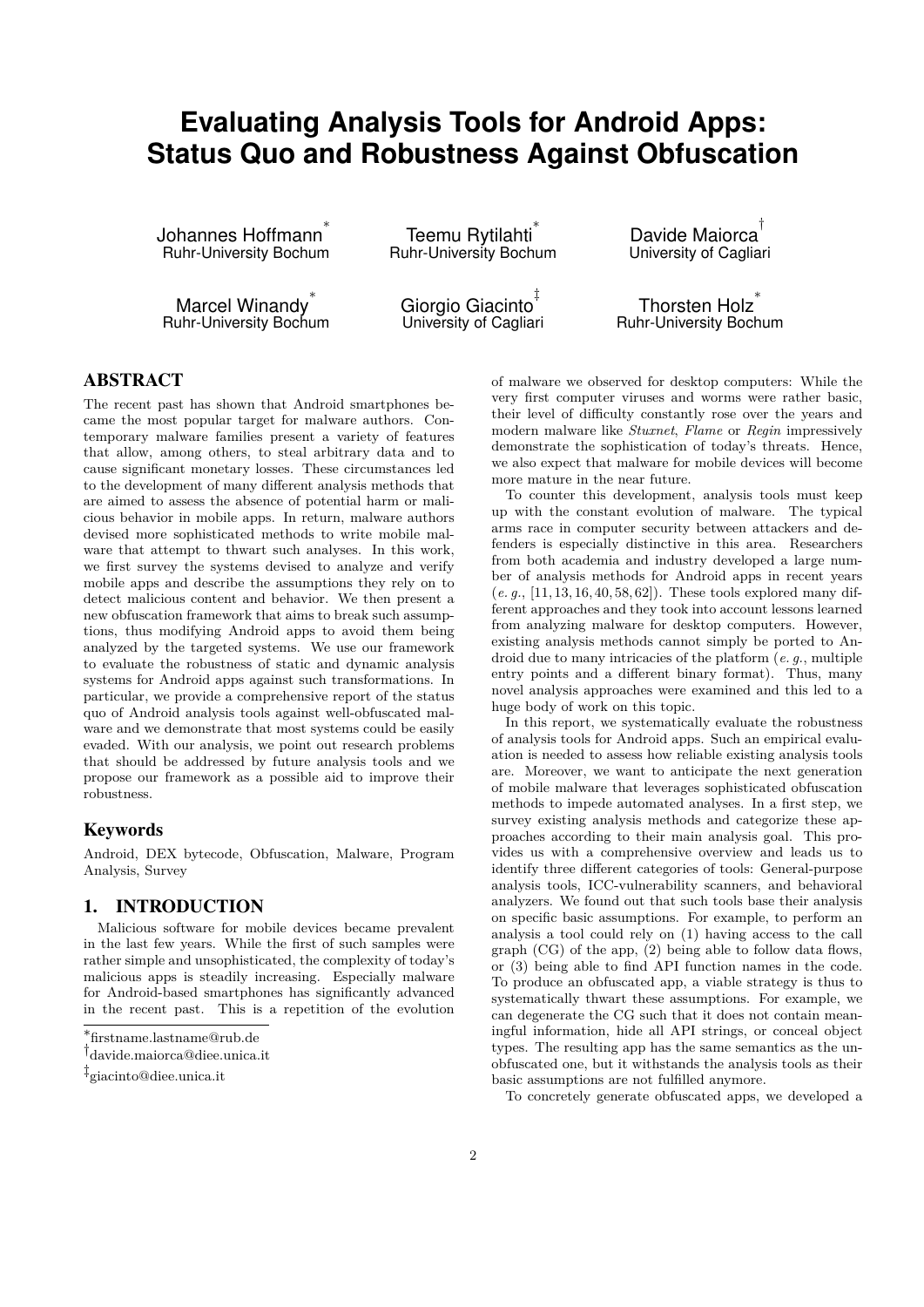framework that specifically targets such assumptions by implementing fine-grained obfuscation strategies, including the following ones: Detection of the analysis environment, entry point pollution, taint analysis bypassing, use-def chains breaking, and type hiding. Contrarily to other free and commercial obfuscators, our framework was not designed to ensure code protection against application tampering or repackaging, nor does it aim to heavily obfuscate commercial applications to make their bytecode less readable. Its main goal is supporting researchers by providing a set of obfuscations techniques with which it is possible to test the robustness of static and dynamic analysis tools.

In addition, our framework allows for developing custom obfuscations with which the user can add and delete instructions, methods and classes. It also gives the possibility to control and obfuscate the application entry-points by writing the necessary changes to the Manifest. Our tool directly operates on DEX bytecode, as this implies that we do not need access to the app's source code to perform our changes.

In summary, we make the following four contributions in this report: (1) We survey existing analysis methods and provide a comprehensive overview of tools. (2) We analyze the basic assumptions underlying existing analysis methods (*e. g.*, ability to reconstruct a CG) and systematically explore how these assumptions can be thwarted (*e. g.*, flattening the CG). Our goal is to produce an obfuscated app with the same semantics as the original one, but which withstands existing analysis tools. (3) We develop a comprehensive framework that employs obfuscation techniques that aim to thwart the assumptions on which the aforementioned tools base their analysis. Our framework is available upon request. (4) We empirically evaluate obfuscated applications by using our framework and find that they severely hamper tools, thus successfully evading both static and dynamic systems. We additionally evaluate how decompilation can be thwarted with obfuscated code. With our analysis, we report on the status quo of current analysis tools for Android apps and propose research guidelines that address the issues we have found during our tests.

## 2. BACKGROUND & RELATED WORK

We first survey Android analysis frameworks. Then we discuss related work on obfuscation for Android apps and explain why we implemented our own tool. An overview of all mentioned frameworks can be found in Table [1.](#page-3-0)

## 2.1 Android Application Analyzers

Prior surveys have given an overview on security research on Android [\[14\]](#page-12-4) and evaluated the effectiveness of malware detection with dynamic analyses [\[30\]](#page-12-5). In contrast, we consider both static and dynamic analysis frameworks and also include general analysis tools. As such, existing approaches of Android application analysis can be categorized into three classes according to their main purpose. In the following, we review the approaches.

# *2.1.1 Basic and General Analysis Tools*

The first class consists of general analysis tools that try to determine specific properties of individual apps. These tools are often used as building blocks for other tools. For example, *Dedexer* [\[34\]](#page-12-6) and *baksmali* [\[4\]](#page-11-0) to disassemble DEX files, *ded* [\[32\]](#page-12-7) and *dex2jar* [\[2\]](#page-11-1) to convert Dalvik bytecode to Java bytecode, and *Soot* [\[50\]](#page-13-2) to transform and run code analyses. On the other hand, *WALA* [\[53\]](#page-13-3) is often used by older tools to analyze transformed Java bytecode instead of directly working on DEX.

*AndroGuard* [\[13\]](#page-12-1) is a static analysis framework that includes a decompiler and premade tools for various tasks such as analyzing components and permissions, and determining native code usage. It can also create CFGs and show differences between apps. *SAAF* [\[22\]](#page-12-8) is a static analysis framework for Android that works on *smali* code, providing program slicing among other common analyses for manual analysis such as generating call-graph and displaying general information about the package.

*TaintDroid* [\[15\]](#page-12-9) implements dynamic taint tracking to discover information leakage in apps. This analysis is performed in two basic phases: (1) One or more sources of sensitive data are specified and the corresponding data is marked as tainted; (2) the app is executed and monitored in a modified Dalvik VM that tracks the tainted data flow through the bytecode. When any tainted data reaches a specified sink, *e. g.*, Internet connection, an alarm is raised.

*DroidScope* [\[58\]](#page-13-0) is a dynamic binary instrumentation tool that uses a virtualization-based analysis. In contrast to TaintDroid, DroidScope targets both architectural levels of Android: the native Linux and the Dalvik contexts. Besides a modified DVM, it also uses a modified QEMU, which is also instrumented to log specific operations. DroidSope allows extensions through customized analysis plugins, and the authors implemented four different analysis tools: a native instruction tracer, a Dalvik instruction tracer, an API tracer (which logs method invocations of the Android API), and a taint tracker.

More recent research is concentrating on static code and taint analysis, as dynamic analyses may not execute all code paths. *FlowDroid* [\[18\]](#page-12-10) is a static taint analysis system that provides a precise model of the application lifecycle, and it is context-, flow-, field- and object-sensitive. FlowDroid builds a so-called exploded supergraph based on flow functions that define the data flow on program statements. The decision whether a variable is tainted at a certain point in the code is reduced to a graph reachability problem. *EdgeMiner* [\[9\]](#page-11-2) aims to provide a comprehensive set of implicit control flows by analyzing the Android framework, which in turn can be used, *e. g.*, by FlowDroid and other tools depending on control flow analysis for more complete coverage. *StaDynA* [\[61\]](#page-13-4) is a tool that performs static analysis in order to detect the usage of dynamic class loaders and reflections, and to build a method call graph. This graph is then extended by observing the execution of those methods in a modified VM, revealing the real call targets for reflective calls. This allows building callgraphs even when reflections or external class loaders are used to hide functionalities.

Another recent approach is *HARVESTER* [\[38\]](#page-12-11), whose basic concept is similar to *StaDynA*. The main idea is gathering program slices from a targeted application and creating from those a new APK file for dynamic evaluation. In a first phase, it forms multiple execution paths for interesting slices that are executed on an emulator or on a real device. At the same time, it collects the runtime values of parameters not otherwise available for static analysis, such as encrypted strings and reflective calls. After this analysis phase, it can instrument the original executable to include static values for further processing, making also static analysis feasible even against heavily obfuscated samples.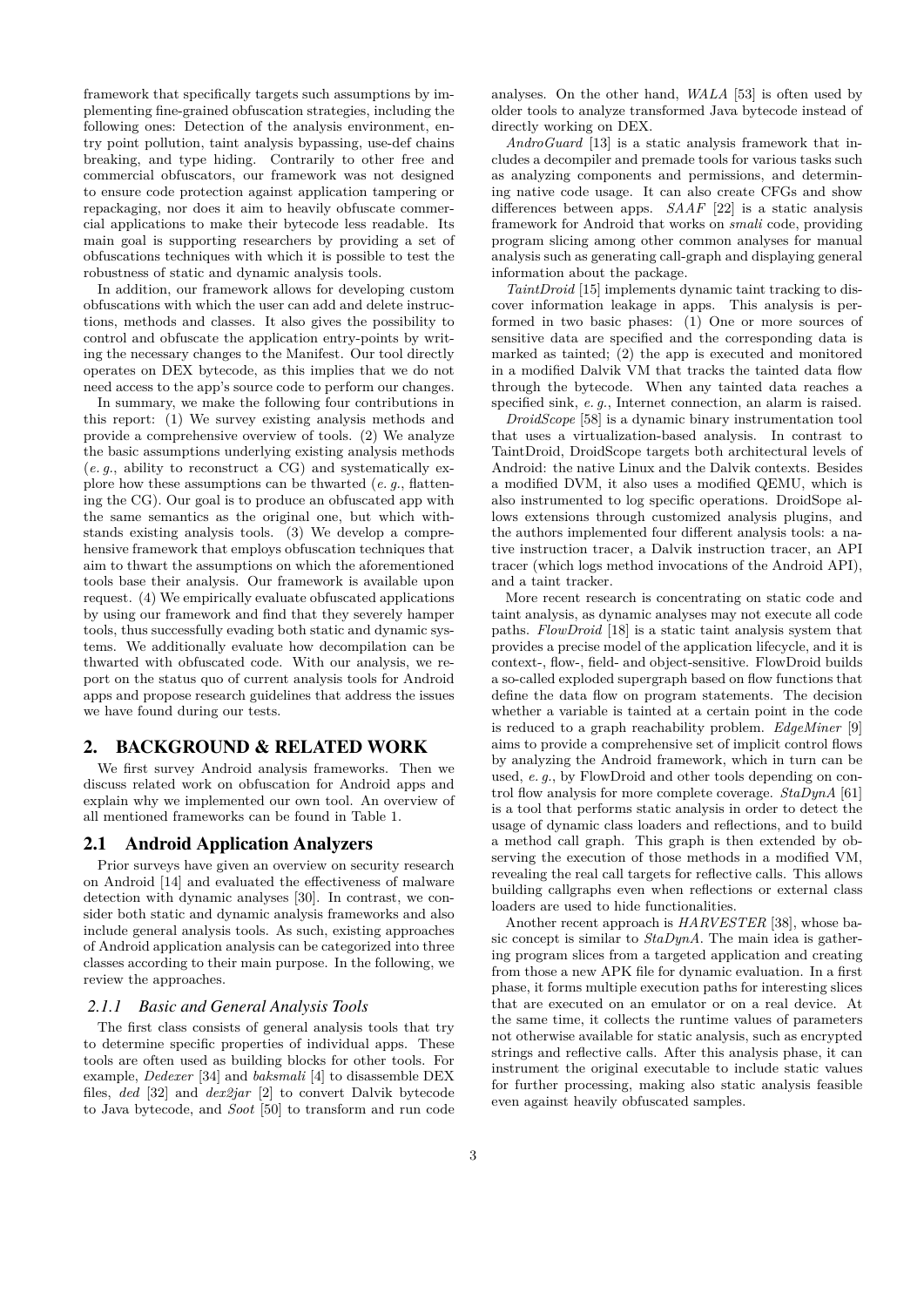|                     |                                                                                                                      |                        | Code Analysis                | Requirements           |                                                   |                                                                                                                                      |        |
|---------------------|----------------------------------------------------------------------------------------------------------------------|------------------------|------------------------------|------------------------|---------------------------------------------------|--------------------------------------------------------------------------------------------------------------------------------------|--------|
|                     | Tool                                                                                                                 | Static                 | Dynamic                      | Callgraph              | <b>Strings</b>                                    | Based on                                                                                                                             | Public |
|                     | Soot $[50]$<br>AndroGuard [13]<br><b>SAAF</b> [22]<br>TaintDroid [15]                                                | $\checkmark$           |                              | ✓                      | √                                                 | modified DVM                                                                                                                         |        |
| General             | DroidScope [58]<br>FlowDroid [18]<br>EdgeMiner [9]                                                                   | ✓                      |                              |                        |                                                   | modified QEMU, modified DVM<br>dexpler, Soot, Heros                                                                                  |        |
|                     | $StaDynA$ [61]<br>HARVESTER <sup>[38]</sup>                                                                          | ✓                      | $\checkmark$<br>$\checkmark$ | ✓                      | $\checkmark$                                      | modified DVM, AndroGuard<br>Soot                                                                                                     |        |
|                     | SCanDroid [19]<br>ComDroid [11]<br><b>CHEX</b> [28]                                                                  | $\checkmark$           |                              | ✓                      | $\checkmark$<br>✓                                 | decompiler, WALA<br>Dedexer<br>DexLib, WALA, Stowaway                                                                                |        |
| ICC vulnerabilities | Woodpecker [21]<br>DroidChecker [10]<br>Epicc $[33]$                                                                 |                        |                              |                        | $\checkmark$<br>$\checkmark$<br>$\checkmark$      | baksmali<br>Java Decompiler (JD), ANTLR<br>Dare, Soot (Spark, Heros)                                                                 |        |
|                     | $\text{IccTA}$ [27]<br>Amandroid [54]<br>DIDFAIL [26]                                                                |                        |                              |                        | $\checkmark$<br>$\checkmark$<br>✓                 | Epicc, FlowDroid, ApkCombiner<br>modified dexdump<br>Epicc, FlowDroid                                                                |        |
|                     | DroidSafe [20]<br>AppAudit [57]                                                                                      | ✓                      | $\checkmark$                 | ✓                      | ✓<br>$\checkmark$                                 | Soot<br>$dex$ 2 $iar$                                                                                                                |        |
| Behaviour           | ProfileDroid [55]<br>CopperDroid $[40, 48]$<br>AppProfiler [41]<br>AppIntent [60]<br>DroidMiner [59]<br>AsDroid [24] | $\checkmark$<br>✓<br>✓ | ✓<br>✓                       | ✓<br>$\checkmark$<br>✓ | $\checkmark$<br>✓<br>$\checkmark$<br>$\checkmark$ | apktool, adb, strace, tcpdump<br>QEMU, GDB<br>ded, Fortify SCA, Stowaway<br>ded, Soot, JavaPathfinder<br>AndroGuard<br>dex2jar, WALA |        |
| Sandbox             | Andrubis [1]<br>ForeSafe [17]<br>NVISO [31]<br>TraceDroid [51]                                                       | $\checkmark$<br>✓      | $\checkmark$                 |                        | $\checkmark$                                      | TaintDroid                                                                                                                           |        |
|                     | Mobile-Sandbox [47]                                                                                                  | ✓                      |                              |                        | ✓                                                 | TaintDroid/DroidBox, ltrace                                                                                                          |        |

<span id="page-3-0"></span>**Table 1: Analysis tools for the Android platform.**

# *2.1.2 Tools Analyzing ICC Vulnerabilities*

Inter-Component Communication (ICC) is another crucial aspect of app security on Android. Apps could be abused via ICC by malicious apps to gain access to sensitive data or to attack their control flow. Messages going to be sent from one app to another could be delivered to an unintended receiver (*e. g.*, via implicit Intents).

*SCanDroid* [\[19\]](#page-12-12) is an early static analyzer that checks for data flow security in and between Android apps. This tool concentrates on flows from and to data stores such as content providers, databases, files, and URIs. Furthermore, the tool reasons whether the data flows conform to the permissions the application has and to the given permissions of other applications that are supposed to run on the same device.

*ComDroid* [\[11\]](#page-12-0) was the first static analysis tool to examine potential security violations resulting from implicit Intents or publicly made components in Android apps. ComDroid looks for seven different potential ICC vulnerabilities according to the Android component types that are involved with Intent-based ICC. It analyzes disassembled bytecode and identifies the creation of explicit and implicit Intent objects. Furthermore, it follows the control flow to determine Intents that are used in unprotected ICC calls. Besides identifying exported components from the app's manifest,

ComDroid also looks in the code for dynamically registered broadcast receivers that listen to implicit Intents or System action strings. *CHEX* [\[28\]](#page-12-13) focuses on detecting component hijacking vulnerabilities by analyzing disassembled bytecode. *Woodpecker* [\[21\]](#page-12-14) aims at detecting ICC vulnerabilities in the bytecode of the pre-installed apps on an Android system. *DroidChecker* [\[10\]](#page-11-3) focuses on finding ICC vulnerabilities that could be exploited by a confused deputy attack by performing an inter-procedural flow and a taint analysis on the decompiled source code to find exploitable data paths.

*Epicc* [\[33\]](#page-12-15) is a static analyzer that creates a mapping of ICC app components. It identifies and matches corresponding entry and exit points of ICC according to possible Intent values. The tool is able to analyze the possible Intent values in conditional branches, so it can effectively map call sites to ICC entry points, even across applications. *IccTA* [\[27\]](#page-12-16) and *DIDFAIL* [\[26\]](#page-12-17) both combine and improve the analysis tools Epicc and FlowDroid to find privacy leaks across multiple apps that are linked via ICC. *Amandroid* [\[54\]](#page-13-5) is a generic framework for points-to analysis, and it shares goals with DIDFAIL and IccTA, but provides also other tools besides taint tracking.

*DroidSafe* [\[20\]](#page-12-18) improves the analysis of the static source-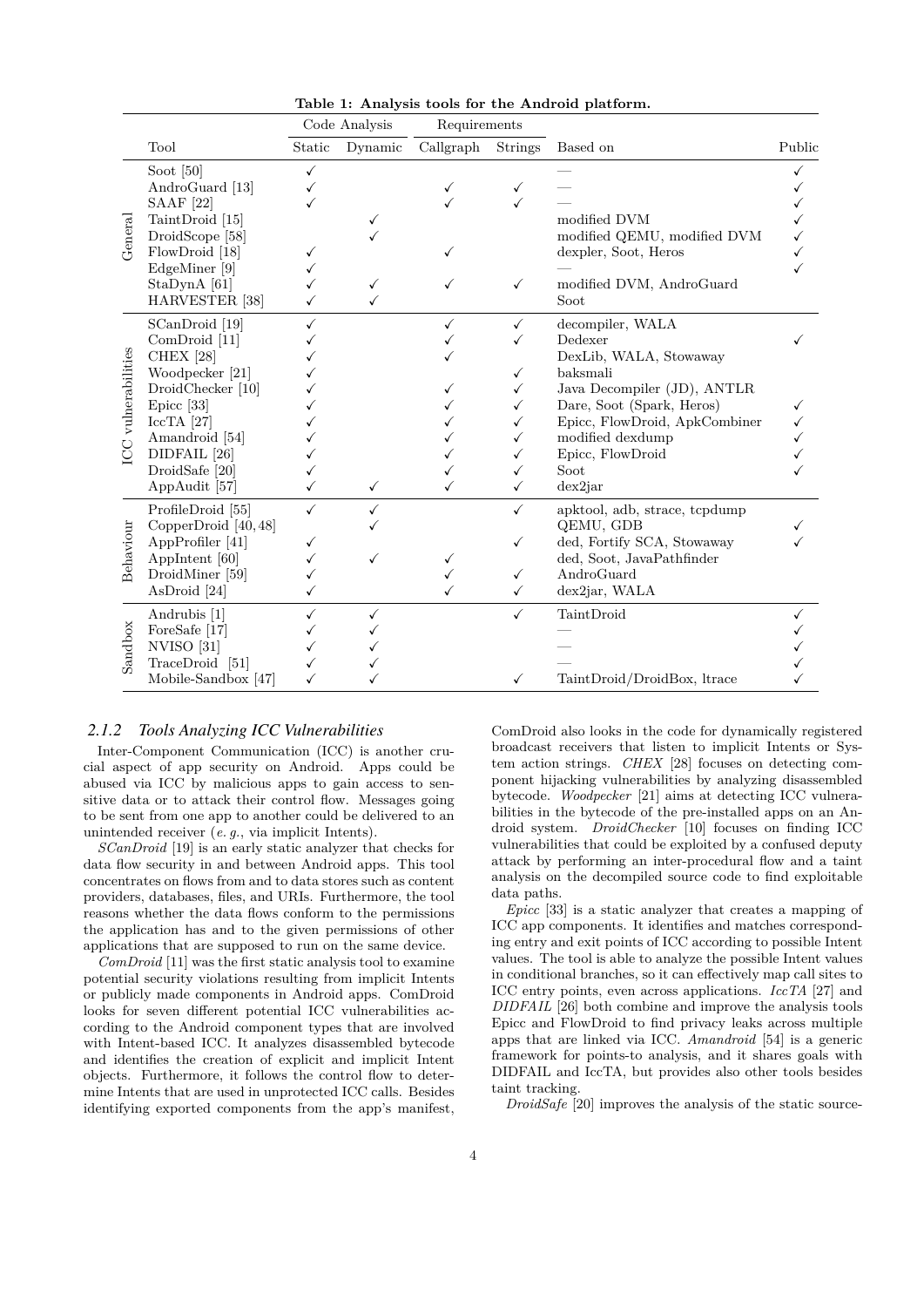to-sink flow by modelling the runtime semantics of critical elements such as strings that are passed as API arguments, native methods, and so forth. Its authors report an increased accuracy compared to *FlowDroid* and *IccTA* combination.

*AppAudit* [\[57\]](#page-13-6) detects information leaks by employing dynamic and static analysis. The static part consists of a detailed call graph analysis that looks for suspicious functions by focusing, among others, on reflective API, static fields, and android life cycle methods. The dynamic part executes the suspicious functions bytecode to confirm and extended possible privacy leaks found by the previous analysis. Such execution includes the possibility of approximating unknown bytecode operands to avoid possible problems produced by their presence.

It is reasonable to assume that ICC vulnerabilities will cause a multitude of security violations, as interactions among apps increase. Interestingly, most existing ICC analyzers are based on static analysis, and require the ability of performing string matching to find critical API functions on source code or disassembled bytecode. We can expect that most or all of these tools will fail if apps are obfuscated.

### *2.1.3 Tools Analyzing Application Behavior*

Another group of tools aims at systematically monitoring the behavior of apps. Based on such reports, users can make more informed decisions whether they want to install the app or not.

*ProfileDroid* [\[55\]](#page-13-7) generates behavior profiles based on a combination of static and dynamic analyses. It performs a static analysis of the bytecode to search for used Intents, and it dynamically looks at user-generated input events, OS-level system calls, and network traffic usage.

*CopperDroid* [\[40,](#page-12-3)[48\]](#page-13-8) performs a dynamic behavioral analysis by logging low-level system calls (*sysctl*) to the Linux kernel and high-level API calls to the Android middleware to infer actions taken by the application without modifying the host system. Based on these call profiles, apps can be compared to those that execute malicious actions. *App-Profiler* [\[41\]](#page-12-19) follows a similar approach, though resorting to static analysis. It uses a pre-computed mapping of API calls to privacy-relevant behavior, and statically analyzes the decompiled code of apps whether it matches such a profile.

*AppIntent* [\[60\]](#page-13-9) analyzes whether external data transmissions in apps can be associated to user intentions. The tool combines static and dynamic methods. First, a static code analysis identifies execution paths leading to external data transmission, and a symbolic execution searches for possible events leading to user actions. Then, a dynamic execution instruments the app to run automatically generated test cases that will show if data transmissions match with user events.

*DroidMiner* [\[59\]](#page-13-10) resorts to static analysis to extract Android APIs, and builds a behavioral graph from them. From such graph, it extracts possible malicious behavioral patterns called modalities, and uses them to train statistical classifiers that are used to establish apps' maliciousness.

*AsDroid* [\[24\]](#page-12-20) aims to reason about maliciousness based on detecting hidden actions such as network or cellular traffic. It facilitates this by analyzing the descriptions of userinterface elements and trying to connect them to the functionality.

Most of the approaches in this category rely to some extent on static analyses of the code. Hence, we can expect

that behavior profiles will not be detectable with these tools when the code of the apps is obfuscated. The only exceptions are *CopperDroid*, *ProfileDroid* and *AppIntent*, which use dynamic analysis to do their analysis. However, the profile of the high-level API calls should be different, *e. g.*, when normal API calls are replaced by reflection calls.

## 2.2 Android Obfuscators

As we mentioned in the introduction of this paper, the aim of our framework is different to the one of current commercial and free obfuscators. We focus on fine-grained obfuscations that directly target the basic assumptions static and dynamic tools rely on, in order to provide an effective tool to easily test the robustness of analysis tools. Still, for completeness, we provide in this section an overview of the available obfuscators.

*DexGuard* is probably one of the most powerful commercially available obfuscator so far released for Android. It can rename identifiers and also features advanced transformations, such as utilizing reflections for indirect invokes, or adopting string and class encryption.

Android applications are also often obfuscated with *Proguard*, the open source predecessor of DexGuard. It works on Java code, too, but offers less features and its main purpose is to optimize applications by means of, *e. g.*, string replacements and the removal of unused app code.

Huang *et al.* [\[23\]](#page-12-23) proposed to apply the algorithms of the Java bytecode obfuscator *SandMark* [\[49\]](#page-13-13) on Android executables. This was done by transforming DEX to Java bytecode with the *Soot* framework. They tested the transformed applications against repackaging detectors. Unfortunately, as the authors report, this approach has lots of limitations as the conversion from DEX to Java bytecode.

Rastogi *et al.* [\[39\]](#page-12-24) presented *DroidChameleon*, a framework with which they evaluated what changes to a DEX file produce different results in the detection rates for antivirus programs. They call methods indirectly and encrypt strings next to the encryption of assets. The scope of their work is different to ours, as they implemented simple obfuscation strategies to evade anti-malware systems. Our implemented obfuscations are not only more complex and fine-grained, we also evaluate against more analysis systems.

Protsenko *et al.* presented *Pandora* [\[36\]](#page-12-25) and evaluated how well antivirus solutions can detect obfuscated Android malware. Their tool applies a multitude of obfuscations such as string encryption, method in-/outlining, and the creation of getters and setters for field access. Their transformations are accomplished with the *Soot* framework, and their main goal is to analyze antivirus robustness against transformation attacks.

Another well-known form of hindering analyses is packing: The original payload is somehow encrypted and only loaded and decrypted when it is being executed [\[45\]](#page-13-14). Currently, there are already multiple services (*e. g.*, *Bangcle App Shield*) offering packing for Android applications. *DexProtector* is another commercial tool to pack DEX files, although they also support string encryption. While making static analysis hard, there are ways to dump the original code after decryption from memory (*e. g.*, as described by Shao *et al.* [\[44\]](#page-13-15)), thus allowing to perform the analysis on the decrypted part. Therefore, such methods should also be combined with other obfuscation strategies for better evasion.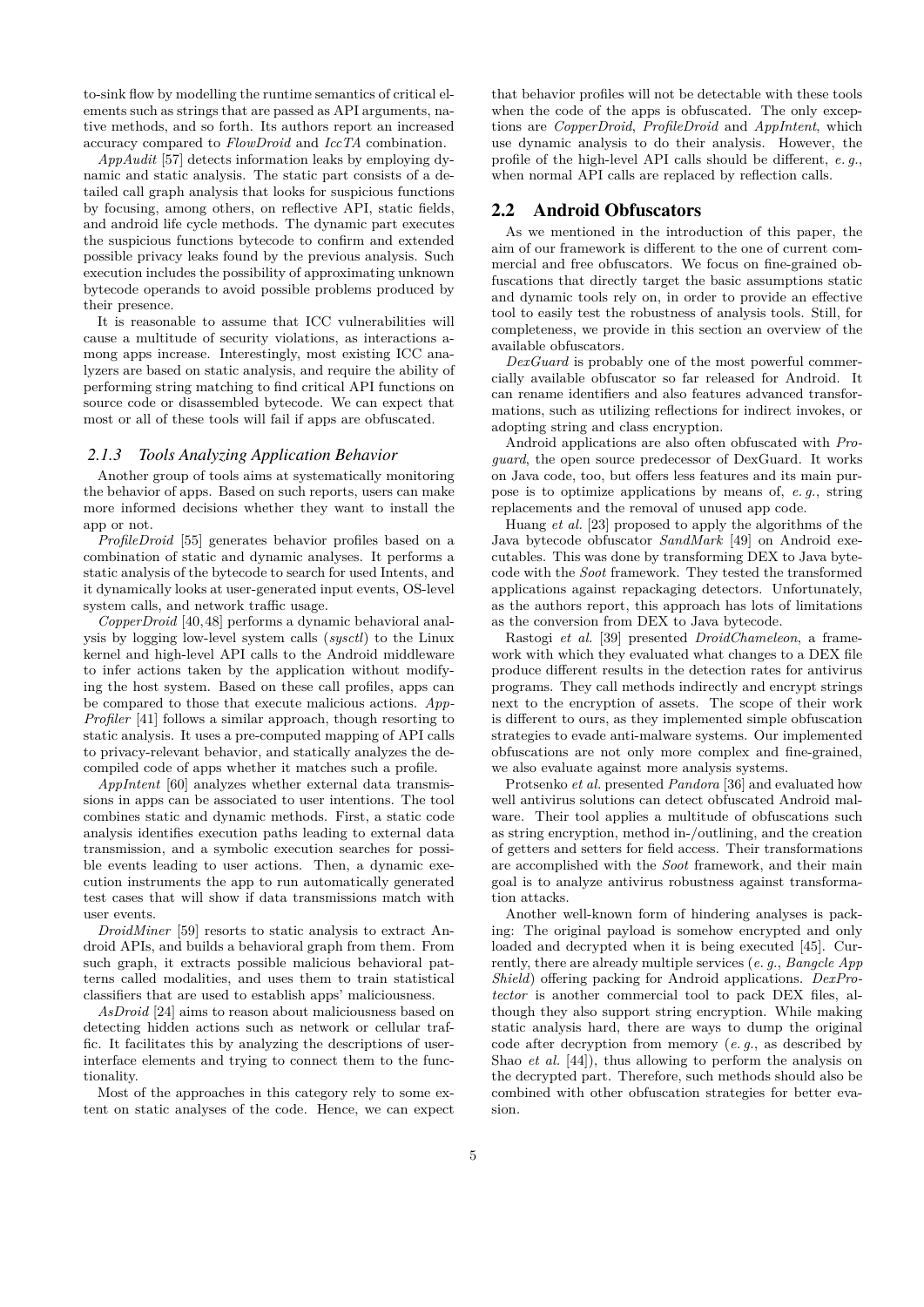## <span id="page-5-0"></span>3. PROGRAM ANALYSIS ASSUMPTIONS

We now explain how applications can be altered to thwart analysis attempts. Basing on the survey of existing analysis approaches, we review the basic assumptions these analysis tools rely on to perform their analysis, and discuss obfuscation strategies that will disturb such assumptions.

Our obfuscated apps must fulfill the following three requirements: (1) they must run on Android devices without any required modifications to the OS; (2) they must not be bound to any OS version unless the original app is; (3) they must be obfuscated by directly operating on the DEX bytecode, without transforming them to other forms such as Java bytecode or Java source code.

#### 3.1 Dynamic Analysis Evasion

First, we describe the techniques our framework implements to hinder dynamic analysis systems from producing meaningful results by hampering their analysis attempts as well as hiding data from them.

**Analysis Detection:** Analysis systems usually resort to a modified instance of the emulator that is shipped with the Android SDK. Malware usually attempts to detect the analysis environment and divert the application's control flow away from its malicious parts. Vidas *et al.* [\[52\]](#page-13-16) listed a variety of mechanisms to successfully detect such environments. Petsas *et al.* [\[35\]](#page-12-26) evaluated and tested advanced detection mechanisms that leverage implementation details of QEMU. All these revealing information sources should be changed in custom analysis environments to avoid detection. Still, we found that stock or only slightly modified emulators are often used in analysis systems, and thus such techniques can be easily applied by malware in practice.

**Time:** As analyses are usually run for a limited time, another common technique to evade dynamic analysis approaches is to perform malicious activities at a certain point in time. Android allows such artificial delays by using for example Thread.sleep() or the *AlarmManager*, which we implemented. Analysis frameworks have adapted to this technique and fake the amount of elapsed time, thus circumventing such methods. A more challenging task for analysis systems is detecting expensive computations whose result is used as a requirement for malicious actions. Further, malware could track the computation time for well-known tasks by resorting to external sources such as NTP servers.

**Entry Point Pollution:** Programs have typically welldefined entry points, *e. g.*, some kind of main() method. Because of their event-driven nature, though, Android applications can have a multitude of entry points whose execution is regulated by the Android Framework. Depending on the specifics of these entry points, it is often not clear when and how they are launched, if at all. Thus, a dynamic analysis should invoke all these entry points to generate a good code coverage rate. To complicate analysis attempts, we enable injection of new entry points that are not used by the app, which could either let the application crash, exit, enter an infinite loop, or hamper the analysis in other ways, *e. g.*, setting a flag that gets checked before malicious activities take place.

**Anti-tainting:** Taint analysis is a powerful analysis technique where data that flows between sources and sinks is tainted with so called *tags* [\[43\]](#page-13-17). In a simple example, a framework method which returns the IMEI can be declared as a source and the send() method of a socket as a sink.

Whenever information is requested from the source, it is marked with a chosen tag and whenever tagged data is sent to a sink, a report is generated. This allows the detection of information leaks through general data modelling. *Taint-Droid* [\[15\]](#page-12-9) was the first tool to offer taint analysis on Android. For our anti-tainting implementation we make use of a list of sensitive sources from previous work by Rasthofer *et al.* [\[37\]](#page-12-27). If data from such sources is represented as a numeric value (*e. g.*, a serial number) or a string (*e. g.*, contact information), our injected code automatically "untaints" the data by creating it anew like described by Sarwar *et al.* [\[42\]](#page-13-18) before it is further processed.

### 3.2 Static Analysis Evasion

Next, we describe how static analyzers can be evaded. Again, we describe several obfuscation strategies we utilize in order to prevent static analyses. Whereas we only discuss a small excerpt of possible transformations, these techniques are sufficient to hinder the analysis as we later see in Section [4.](#page-6-0) A comprehensive taxonomy is provided by Collberg *et al.* [\[12\]](#page-12-28).

**Call Graph Degeneration:** As Java supports reflections, most direct method invocations can be replaced by indirect ones. A simple example is given in Listing [1.](#page-6-1) We replace each invoke-x and invoke-x/range instruction by an indirect call, so that the call graph would be totally degenerated. Only invocations that cannot be replaced this way (*e. g.*, calls to superclass methods due to polymorphism and required invocations that initialize an instance) would be left. Most methods therefore never seem to be called. We have to point out that the code in our example is not wellobfuscated for readability purposes. This will change when we apply additionally techniques described in the following sections.

**Breaking Use-Def Chains:** In order to track the data flow throughout a program, use-definition (use-def) chains can be used. In DEX code, such chains can easily be built because access to fields and arrays is easily visible by examining the corresponding instructions (*e. g.*, \*put, \*get). Therefore, in order to break those chains, we have to make those accesses indirect. Doing so is exemplified in Listing [2.](#page-6-2) To hide field and array accesses, we replace fields and array calls with their respective reflection methods (lines 8–11 for fields, 14–15 for arrays).

**Hiding Types:** The previous techniques do not completely hide types, so that they could be easily inferred by an analyst, see Listing [1.](#page-6-1) Many Reflection APIs accept parameters as Objects, letting the virtual machine do the typechecking at runtime. This enables us to get rid of most visible types, except for primitive types and some cornercases. For example, arithmetic instructions (*e. g.*, add-int) and branch-instructions (*e. g.*, if-eq) work on non-object registers, which require unboxed, primitive types.

We additionally create new class instances indirectly. All calls to  $\text{init}$  () methods are replaced with calls to its counterpart j.l.r.Constructor.newInstance(). This still requires a class object, as shown in lines 10 and 13-14 in Listing [1,](#page-6-1) which is done with the type-revealing const-class opcode. These and const-string calls are left in the example for readability. Class objects can also be acquired indirectly by using j.l.Class.forName(String), allowing us to remove const-class calls. We additionally remove an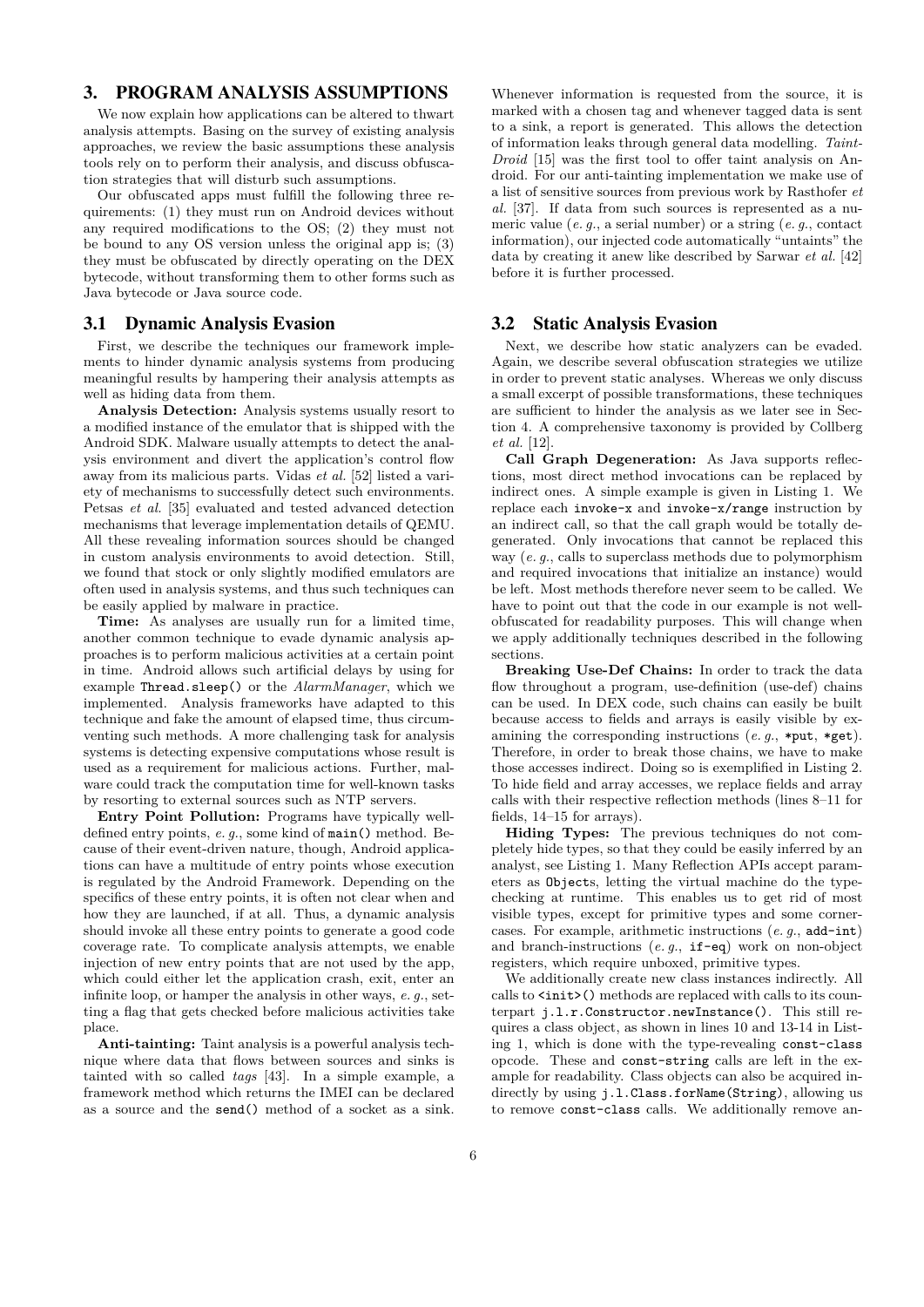<span id="page-6-1"></span>**Listing 1: Indirect invokes. Code in line 4 is replaced with semantically equivalent code from lines 6–28.**

```
1 sget - object v0 , Lj /l/ System ;. out : Lj / i/ PrintStream ;
 2 const - string v1 , " some string "
 \overline{a}4 invoke - virtual {v0 , v1 }, Lj /i/ PrintStream ;. println :(
            Lj/1/String;) V
 \frac{5}{6}6 const-string v4, "java.io.PrintStream"<br>7 invoke-static/range \{v4\}, [i]//2lass.
    invoke - static / range \{ v4 \}, Lj/l/Class;.forName:(Lj/l/
           String;) Lj/l/Class;
 8 move-result-object v4<br>9 const/16 v8. #int 1
9 const/16 v8, #int 1<br>10 const-class v7. Li/
    const-class v7, Lj/1/Class;
11 invoke - static / range {v7 , v8 }, Lj /l/ reflect / Array ;.
           newInstance: (Lj/l/Class;I)Lj/l/Object;12 move - result - object v6
13 check - cast v6 , [ Lj /l/ Class ;
14 const-class v8, Lj/l/String;
15 const /16 v7 , # int 0
16 aput - object v8 , v6 , v7
17 const - string v5 , " println "
18 invoke - virtual / range {v4 , v5 , v6 } , Lj /l/ Class ;.
getDeclaredMethod :( Lj /l / String ;[ Lj /l/ Class ;) Lj /l/
            reflect / Method ;
19 move-result-object v9<br>20 const/16 v12. #int 1
20 const/16 v12, #int 1<br>21 const-class v11, Lj/
21 const-class v11, Lj/l/0bject;<br>22 invoke-static/range \frac{f}{l} v11 v12
    invoke - static / range \{ v11, v12 \}, Lj/l/reflect/Array;.
           newInstance :( Lj /l/ Class ;I) Lj /l/ Object ;
23 move - result - object v11
24 check - cast v11 , [ Lj /l/ Object ;
25 const/16 v4, #int 0
26 aput-object v1, v11,<br>27 move-object/16 v10.
27 move-object/16 v10, v0<br>28 invoke-virtual/range {
28 invoke - virtual / range {v9 , v10 , v11 }, Lj /l/ reflect /
Method ;. invoke :( Lj /l/ Object ;[ Lj /l/ Object ;) Lj /l /
            Object:
```
notations that are not required by the virtual machine but that "leak" type information, such as method signatures and debug information.

Applying all these techniques on a method reduces the visible types to only basic Java ones, particularly from the Reflection package. In summary, we access fields and arrays and invoke methods including constructors indirectly over reflection. We also pass parameters as Objects whenever possible, making the type-checking a runtime-only operation. Class objects are also accessed indirectly and we only cast primitive types (and arrays) back to their corresponding types. If required, we also apply Java's auto(un)boxing feature (*e. g.*, converting a primitive int to an Integer). Listing [2](#page-6-2) gives an example of how a value is retrieved from a field and stored in a local array without revealing its type.

**Bypassing Signature Matching:** Some tools identify maliciousness by relying on the occurrence of certain characteristics in an app. We list the most prominent ones and also discuss how we fool such detection mechanisms.

*Occurrences:* Counting elements such as file sizes, number of classes, fields, methods, or instructions can be used to detect similar programs. However, we can easily avoid this by changing, adding, or removing (unused) parts of a program.

*Strings and Literals:* In order to save disk space and memory, all unique strings used by an app are stored in an array called *string section* and referenced by an index. This means that all identifiers, types, and strings defined with const-string instructions are located in this array. Strings and static numerical values used within a program

<span id="page-6-2"></span>**Listing 2: Indirect static field and local array access without revealing the object type. Code in lines 4–6 is replaced with semantically equivalent code from lines 8–15.**

```
1 const /4 v2 , # int 1
 2 new-array v1, v2, [Lj/l/String;3
 4 sget-object v0, Lexmpl/Main; . a Field: Lj/l/String;<br>5 const /4 v2 #int 0
 5 \frac{\text{const}}{4} v2, #int 0<br>6 aput-object v0 v1
    aput - object v0, v1, v28
 8 const-class v9, Lexmpl/Main;<br>9 const-string v10, "aField"
9 const-string v10, "aField"<br>10 invoke-virtual/range {v9.
    invoke-virtual/range \{v9, v10\}, Lj/l/Class;
           getDeclaredField: (Lj/l/String;)Lj/l/reflect/Field
           ;
11 move-result-object v8<br>12 invoke-virtual/range
    invoke-virtual/range \{v8, v9\}, Lj/l/reflect/Field;.
           get :( Lj /l/ Object ;) Lj /l/ Object ;
13 move-result-object v0<br>14 const/4 v2, #int 0
14 const/4 v2, #int 0<br>15 invoke-static \{v1,15 invoke - static {v1 , v2 , v0 } , Lj /l/ reflect / Array ;. set :(
Lj /l/ Object ; ILj / l/ Object ;) V
```
do not only give an analyst an overview of the programs intents, but can also be used to detect repackaged applications. Thus, hiding that information is a very effective technique to thwart any analysis attempts that rely on such information. Our tool replaces all instructions that define or reference such information with a method invocation returning the value from an encrypted data structure stored randomly in the app.

*Entry Points:* Android explicitly declares all possible entry points in the Manifest file of the package. Many tools check the entry points in attempt to detect maliciousness or duplication of known software. Therefore, while renaming classes we also pay attention to rename the entry points when needed. Adding new entry points may also affect the detection. As a common practice to export functionalities to other applications is by using intent filters instead of hardcoded names, we can safely rename all not-exported entry points. Although entrypoints can also be registered during the runtime and thus removed from the manifest file, we did not evaluate that.

# <span id="page-6-0"></span>4. EVALUATING THE ROBUSTNESS OF ANALYSIS TOOLS

We implemented a framework that is capable of obfuscating arbitrary Android apps with the techniques introduced in the previous section. Our system directly obfuscates DEX code without converting it into an intermediate format (such as JAR). In this section, we test obfuscations produced with our framework on static and dynamic analysis systems.

We have produced self-written samples that exhibit characteristics that should be detected and analyzed by the target systems. Then, we obfuscated such samples by following these guidelines: Most strings, literals and types are hidden; classes, methods, fields and arrays are only accessed indirectly; unnecessary information is stripped from the application (*e. g.*, debug section, specific annotations, unused strings); all types except primitive ones are presented by the most generic one, namely j.l.Object, when possible; the manifest file is changed accordingly to the bytecode obfuscations.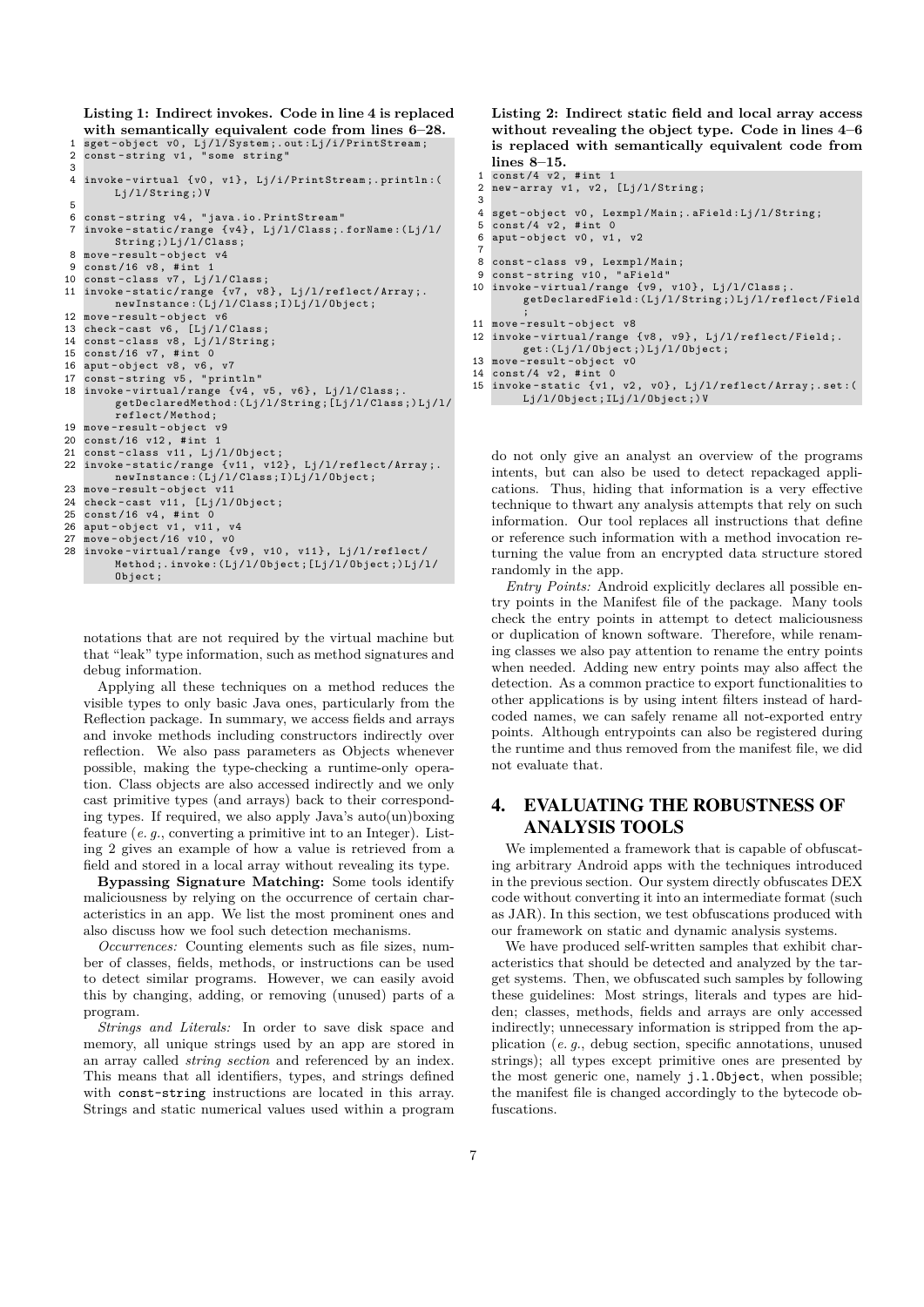The applications are compiled for API level 10 (Android 2.3) and should therefore be supported by all analysis systems. To ascertain that our obfuscated samples were functional, we tested them on a Nexus 5 smartphone running Android 4.4.2 (KitKat) before providing them to the targeted analysis systems. As of September 2015 (during which the framework was being developed) KitKat was the most used version with about  $40\%$  of all devices according to Google [\[7\]](#page-11-5). Although Android 5 has now taken the lead, KitKat usage still remains at 32.5 %.

### 4.1 Implementation

Our framework is written in Java and heavily extends *dexlib*, which is part of the *smali* tool [\[4\]](#page-11-0). Our tool accepts a DEX or a complete package (APK) file as input. The obfuscation occurs in three steps: (1) if an APK is given as input, we use *apktool* [\[56\]](#page-13-19) to extract the package; (2) we directly rewrite DEX bytecode without converting it to intermediate formats. This allows for a more fine-grained control of the VM instructions and registers, and avoids possible crashes or information loss due to the DEX conversions to intermediate formats; (3) the system will create a fully working, obfuscated DEX or APK. Our system is able to fully control all Dalvik instructions, and it is capable of adding, removing or replacing executable elements such as classes, methods, fields, and strings. Refer to the Table [5](#page-14-0) in Appendix [A](#page-13-20) for an overview of all our implemented obfuscations. Depending on the application's features, not all techniques are applicable due to some code constraints. We added functionality to dexlib to automatically rewrite parts of a program in order to properly obfuscate it whilst retaining program semantics. Rewriting DEX code is not an easy task, as instructions and registers must carefully be altered as type checking and access flags are enforced everywhere, and some opcodes introduce limitations on how registers can be used.

With Android 4.4 Google introduced a new runtime environment called *Android RunTime* (ART) as a successor to Dalvik, which is now default since Android 5. Therefore, a strongly desired feature is compatibility with both. Even though we are working on bytecode level and the instruction set has not changed, ART still contains a completely new verification code.

Although our goal was to create proof-of-concept samples that could evade analysis tools, we also tested our framework on apps to verify whether they were still working after the obfuscation process. We obfuscated 40 among the most popular apps in Google Play, and manually tested them by interacting with their main functionalities. Of those, 35 apps correctly installed and run. The remaining 5 failed due to some bugs (see Section [7\)](#page-11-6).

## 4.2 Evaluation of Static Analysis Systems

We begin our evaluation with publicly available static analyzers. All these systems are from academia and are free to download. As our framework flattens the call graph almost completely, we expect that static tools cannot properly analyze the program's control and data flows. They additionally see almost no types, literals, nor strings. All tools relying on such information will likely not be able to produce usable and meaningful results.

Most public static analyzers focus on Inter-Component Communication vulnerabilities. All these tools search for corresponding sinks and sources, *i. e.*, Intents, Receivers and

Content Providers. *Epicc* [\[33\]](#page-12-15) and *ComDroid* [\[11\]](#page-12-0) are unable to properly analyze data being passed around after obfuscations are applied. The same is true for *FlowDroid* [\[18\]](#page-12-10): It is unable to determine sources and sinks because all types are hidden, and aborts the analysis. The same happens with *DIDFAIL* [\[26\]](#page-12-17), *Amandroid* [\[54\]](#page-13-5), and presumably with other static flow analyzers. We did not test *DroidSafe* due to its really high system requirements (recommended to have at least 64 GB of memory). Because of the implicit control flow instructions that are used in our obfuscations, we stop information leaks that might be detected by the precise control flow handling of *EdgeMiner* [\[9\]](#page-11-2). All tested tools generate no results on our obfuscated test samples. The only information available to these tools is the information defined in the manifest file.

All the other public static analyzers failed at gathering information from our obfuscated test apps. For example, *SAAF* [\[22\]](#page-12-8) is not able to retrieve meaningful information from generated program slices. Analysis results also miss relevant information and cannot be used to understand the program's semantics. Our implemented obfuscations also break tools that rely on Java decompilation, such as *Droid-Checker* [\[10\]](#page-11-3). We provide more details about this topic in Section [5.](#page-9-0) *StaDynA* [\[61\]](#page-13-4) is able to construct call-graphs for obfuscated applications as expected, but due to a bug in AndroGuard [\[13\]](#page-12-1) it fails to do it for some samples. In general, their approach might be used to form proper call-graphs for further analysis, but we cannot provide detailed results.

Our results show that automatically applied obfuscation to programs completely defeats static analyzers. Most information accessible by them is only of generic value, and does not lead to informative analysis reports. The heavy use of reflections can be flagged suspicious by such tools, but it cannot be used solely for tagging apps as malicious due to its wide-spread use. Most of the benign applications resort to reflective obfuscations to avoid being easily analyzed.

## 4.3 Evaluation of Dynamic Analysis Systems

In these experiments, we test the capabilities of dynamic systems to detect evasive behaviors under obfuscation. Because of their basic properties, such behaviors should easily be detectable.

To test such systems, we wrote four applications that exhibit malicious and evasive behavior which can be easily developed to thwart dynamic analysis. Then, we obfuscated them and made them analyze by five well-known dynamic analysis services by the time of writing. If a tested dynamic system failed at detecting such attacks, it would most likely fail with more complex evasion strategies too. All our applications display a "Hello World" activity while invoking additional functions, which we describe now:

- *Direct*: this app creates three threads and each of them performs suspicious actions: The first one sends an SMS; the second one sends the Browser's search terms over a TCP socket to one of our servers; the third one acts like the second one, but steals the IMEI.
- *Sleep*: This app calls Thread.sleep() for 5 mins before sending an SMS.
- *Alarm*: This works similarly to *Sleep*, but uses *Alarm-Manager* for delaying the sending.
- *EmuDetect (ED)*: this app attempts to detect whether it is running in an emulator before sending an SMS and the IMEI.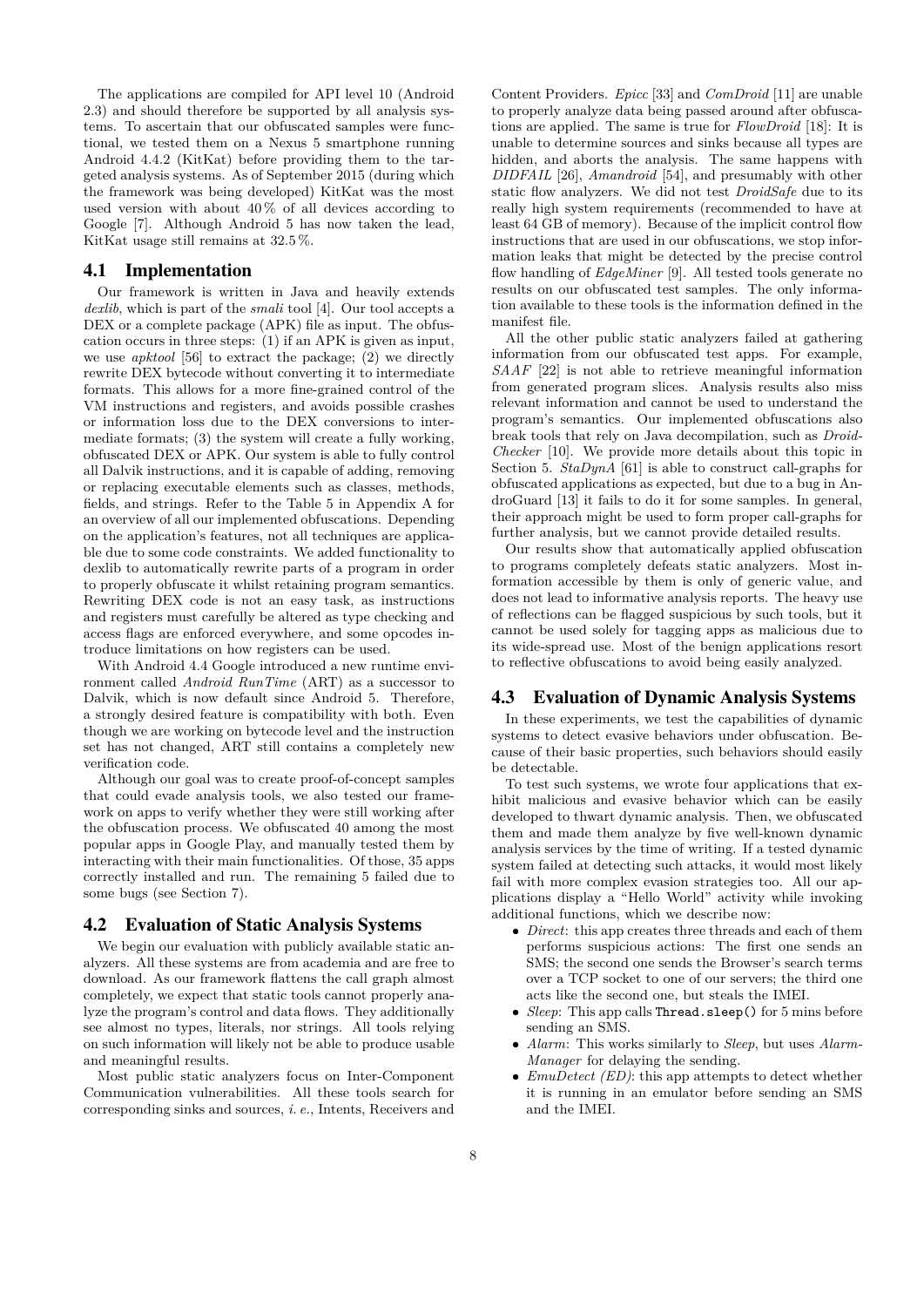<span id="page-8-0"></span>**Table 2: Results for dynamic analysis services against analysis evasion techniques.**

| Vendor         | Direct | Sleep | Alarm | ED | <b>Taints</b> |
|----------------|--------|-------|-------|----|---------------|
| Andrubis       |        |       |       |    |               |
| ForeSafe       |        |       |       |    | n. a.         |
| Mobile Sandbox |        |       |       |    |               |
| <b>NVISO</b>   |        |       |       |    |               |
| Tracedroid     |        |       |       |    | n. a.         |

The aforementioned actions are often used by malware and should therefore be reported by analysis systems. Our emulator detection also is rather simple and it is well-detectable. We check against well-known IDs that default to known values in the emulator: *Build.Hardware*, *Build.Model*, *Build. Product*, the network operator's name, *IMEI*, and the *Android ID*. Additionally, all applications make use of antitainting techniques.

All tests are implemented in a straightforward fashion by using standard APIs and should thus be easily detectable. For example, this means that a system should be able to detect if the *SmsManager* was accessed and an SMS was directly sent with values directly declared in that method.

We also include the *Google Play Services* library to our *EmuDetect* test to check whether the Play services are correctly set up on the device and whether a connection to them can be established. If that succeeds, we retrieve the *Android Ad ID*. The last check is not complex, but requires a fully set up Google Play environment. Even real hardware devices fail this test if the service is not properly updated and set up with a valid Google account.

We show a summary of the results of our tests in Table [2.](#page-8-0) Satisfying analysis results—meaning the analysis system was resistant to our modifications—are marked with a " $\checkmark$ ". If the system fails at retrieving information, we mark it as "*n. a.*". If provided results for that application do not contain hints for suspicious behavior (such as simply marking it as "unsuspicious"), we mark them in the table with a " $\frac{1}{2}$  $\frac{1}{2}$  $\frac{1}{2}$ ". All mentioned frameworks are also listed in Table 1 in Appendix [A.](#page-13-20)

The analyzed services base their taint tracking on *Taint-Droid* [\[15\]](#page-12-9), which should detect possible leaks and report them. If leaked information is being sent back to us and the service report does not provide information about it, but does so when the application is not obfuscated, we know that our implemented obfuscation techniques are successfully evading taint analyses. Lost taints are marked with a " $4$ " in the "Taints" section of the table. If tainted data is not specifically marked in reports, but is for example contained in network dumps, we mark it as "*n. a.*", as no tags have been added in the first place. The results obtained by the tested analysis systems presented in Table [2](#page-8-0) demonstrate many shortcomings of existing analysis methods. We now provide more details about them.

*Andrubis* [\[1\]](#page-11-4) displays results on the service webpage, by providing all the network activity. The service assigns a malicious value ranging from 0 (likely benign) to 10 (likely malicious) to tested applications. For our samples, such scores were always towards malicious. Andrubis successfully analyzed the *Direct* and *Alarm* samples, but failed for the *Sleep* and *EmuDetect* samples. Taint tags are not retained, even though the report contains a section labeled "Data leaks".

We found that apart from the IMEI, no other identifiers were changed and no valid Google Account is set up.

*Mobile-Sandbox* [\[47\]](#page-13-12) combines static and dynamic analysis to identify malicious functionality in apps. A static analysis checks for malware, determines required permissions, and identifies possible entrypoints. Dynamic results provided by it look promising. It is the only analyzer that is able to correctly analyze both delaying samples, but also fails the emulator detection (only because no valid Google account is available). It additionally also fails the anti-taint test. As Mobile Sandbox is based on *DroidBox* [\[3\]](#page-11-7), we did not evaluate it separately.

*NVISO* [\[31\]](#page-12-22) was also able to analyze all four samples and provided nice results (including a screenshot) for the *Direct* sample, by ranking it as "confirmed malicious". All the information is available, although some can only be found in the provided PCAP file. The report does not directly show that browser searches or the IMEI have been leaked. This is caused by our implemented obfuscations, as other reports contain such information. The connection to our server is also listed. All the other applications are ranked with "no malicious activity detected" and the sending of the SMS goes undetected. The used emulator only reports a changed IMEI.

*ForeSafe* [\[17\]](#page-12-21) analyzed our samples and provided us with a screenshot of our running application, meaning that the app could be successfully started. The report of the dynamic analysis rates our app with a "No Risk Detected". There was no mention about any of our performed activities. We even got three connections to our server, so the app seems to be started multiple times. Additionally, the IMEI and other identifiers were unchanged. A quick static check performed before the dynamic part also states that no suspicious elements could be detected. We observe that ForeSafe is the only system that failed at detecting many of the activities even in non-obfuscated samples, except for the SMS sending. Since nothing risky was detected, we checked ForeSafe against our non-obfuscated sample and then at least the sent SMS was detected with the correct destination and text part (but also did not flag the app as suspicious). No identifiers are changed during our tests, making the emulator easily detectable.

*Tracedroid* [\[51\]](#page-13-11) reports for our test samples contain a lot of information and provide a complete trace of the programs. Even calls done reflectively are listed with the used parameters, making it possible to see all the invoked methods, accessed classes, and fields. Reports are provided in text files for each thread containing the execution trace, and they completely reveal what happened while executing the application. However, the systems fails at detecting activities performed by our *Sleep* and *EmuDetect* applications. A screenshot next to a (flattened) call graph (PDF) and a network dump are also provided. No strings that identify the emulator are changed, so the service is easily detectable and malicious activities can be suppressed. Declared services in the Manifest file are also started, even if they are not accessed from the application itself.

In addition to the analysis systems listed in Table [2,](#page-8-0) we tried to test other known systems, but failed to do so for various reasons. For example, the currently available version of *CopperDroid* [\[40,](#page-12-3)[48\]](#page-13-8) was not able to analyze our applications as it required apps compiled against a rather old Android version 2.2. According to its developers, *Copper-*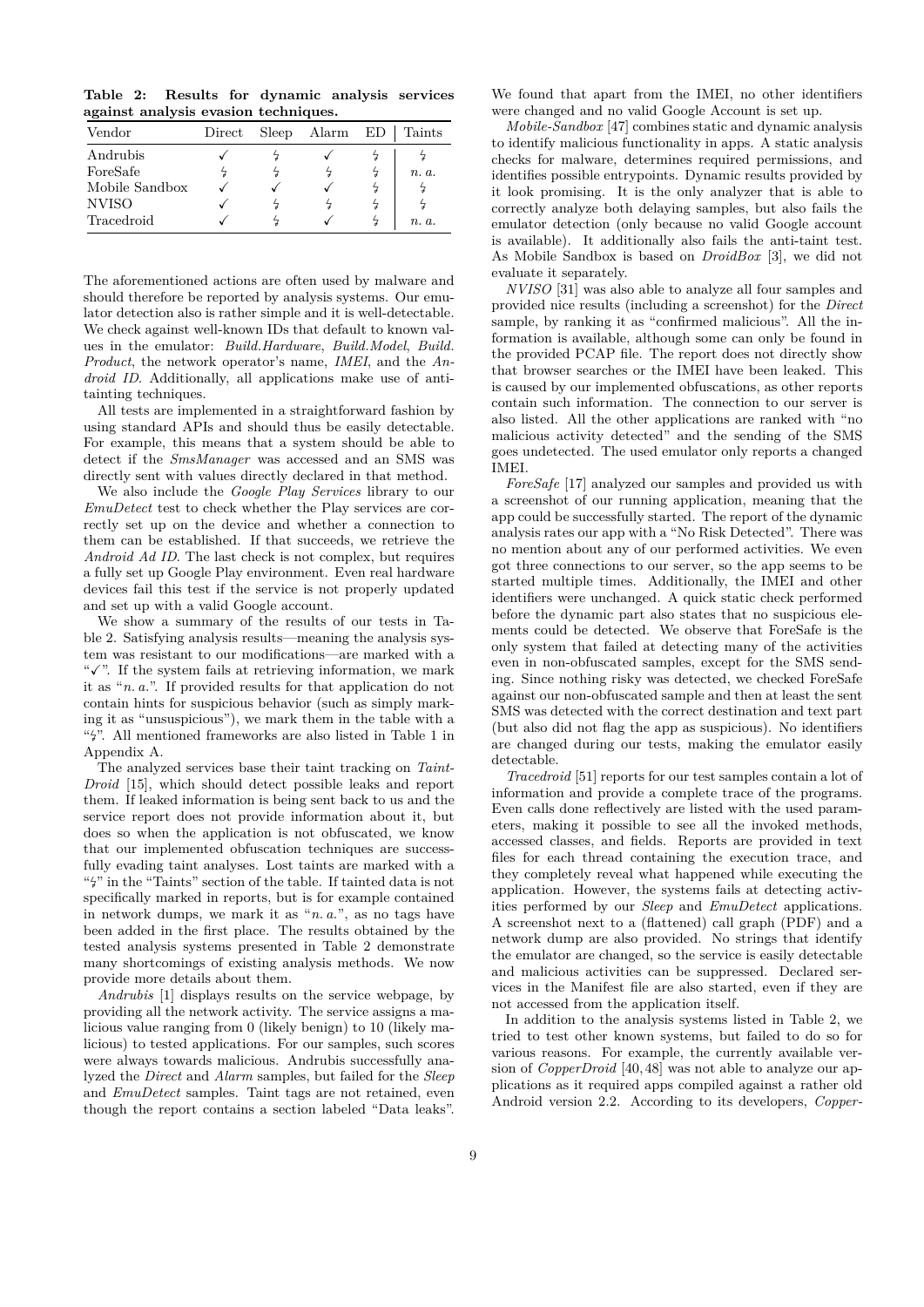<span id="page-9-1"></span>**Table 3: Decompilation results for different tests.**

|               |   |   |  |   | $\mathcal{S}^{\circ}$ | $\mathcal{P}_{\mathcal{P}}$ | $\mathbf{x}^{\mathbf{G}^{\prime}}$ |   |
|---------------|---|---|--|---|-----------------------|-----------------------------|------------------------------------|---|
| jadx          |   |   |  |   |                       |                             |                                    |   |
| dex2jar       |   | W |  | √ |                       | М                           | $\checkmark$                       |   |
| Dare (JD-GUI) |   | W |  |   |                       |                             | v                                  |   |
| Dare (Soot)   | М |   |  |   |                       |                             | √                                  | √ |

*Droid* supporting newer Android versions is currently under construction [\[48\]](#page-13-8).

## <span id="page-9-0"></span>5. EVALUATION OF DECOMPILERS

In this section, we provide an insight into using our framework to apply obfuscations that target decompilers. In particular, we use fine-grained techniques that exploit differences between Java source code and Dalvik bytecode. Such strategies are developed to make decompilers crash, thus not revealing any useful information about the code.

### 5.1 Decompilation

In this section, we report the results of the test on four freely available decompilers for Android applications: *jadx*, *dex2jar* with *JD-GUI*, *Dare* with *JD-GUI* and *Soot*. These decompilers try to transform DEX code to a Java-equivalent, and are also adopted by some analysis tools. We use our framework to inject code constructs that are allowed in DEX, but that are not permitted in Java. This is done to see how a decompiler would react when trying to parse such constructs.

We developed nine test cases, each of them implementing a different construct. Condensed results can be found in [Table 3,](#page-9-1) where we use the following notations: If the test case is handled correctly, we assign a " $\checkmark$ " ; we assign a " $(\checkmark)$ " if the code is almost correct, and can very easily be fixed by an analyst; invalid code will be marked with an "I", meaning that such code cannot be recompiled without further modifications; syntactically correct code that reflects different semantics will be marked as "W"; if instructions are missing in the Java code, we note that with an "M" (meaning that code can be hidden from such tools); if the decompiler is not able to obtain any results for a method, but raises an exception (when that happens, decompilers often print a dump of the DEX code), we mark it with " $\frac{1}{2}$ ".

**Goto Instruction (GO1/GO2):** The goto instructions can pose problems to decompilers, as there is no direct equivalent in Java, and the code can jump arbitrarily inside a method (including between catch handlers). Imagine a method as shown in [Listing 3,](#page-9-2) where the invoked method will normally never throw an exception (with rare exceptions). Still, the invocation is covered by a try-item which specifies two handlers. The problem here is that both handlers refer each other and form a loop (line 3–4). While executing the shown method, these handlers are never touched. In Java, each handler forms a new scope and cannot interfere with other handlers, making this construct impossible. All decompile crash with this test (GO1) with the exception of *Dare (Soot)*, which completely ignores the try-catch clause. In the second test (GO2), we tested how decompilers handle the goto/32 instruction referring to itself. Example code is shown in [Listing 4.](#page-9-3) The code jumps to the invocation of a method and then enters an infinite loop (line 2), which is completely legit in DEX. Only *Dare (Soot)* works correctly

by substituting the instruction with an empty *while (true)* loop. *Dare (JD-GUI)* and *dex2jar* call the method inside a *while (true)* loop and *jadx* crashes with an exception.

<span id="page-9-2"></span>

|  | Listing 3: Misuse of <i>goto</i> instruction, example (1). |
|--|------------------------------------------------------------|
|  | 1 0x00: invoke-static/range {}, Lsome/Class; someMethod    |
|  | $\cdot$ ( ) V                                              |

| 2 0x03: goto 0006 // +0003   |  |  |  |
|------------------------------|--|--|--|
| 3 0x04: goto 0005 // +0001   |  |  |  |
| 4 0x05: goto 0004 // -0001   |  |  |  |
| 5 Ox06: return-void          |  |  |  |
| $6 \quad catches \qquad : 1$ |  |  |  |
| $\overline{7}$ 0.00 0.00     |  |  |  |

7 0 x00 - 0 x03 8 Ljva / lang / NullPointerException ; -> 0 x05

```
9 Ljva/lang/RuntimeException; -> 0x04
```
<span id="page-9-3"></span>**Listing 4: Misuse of** *goto* **instruction, example (2).**

```
1 0 x00 : goto 0004 // +0004
```
2 0x01: goto/32 #000000000<br>3 0x04: invoke-static/ran 0x04: invoke-static/range {}, Lsome/Class; . someMethod

 $:$  () V

```
4 0 x07 : goto 0001 // -0006
5 0 x08 : return - void
```
**Catch Handler Order (CHO):** Imagine a try-catch clause that catches two exceptions in the same hierarchy, and the second handler catches a subtype of the first handled exception. If we reverse the handler order, the second handler will never be executed, as the first one always handles the thrown type. A matching handler is searched based on the type in the order of declaration. The Java compiler enforces correct ordering, as otherwise dead code would be generated. A wrong order will therefore result in invalid Java code if decompiled. For our example in [Listing 5,](#page-9-4) the correct result would be to simply remove the second handler. As it turns out, no tool is able to decompile the method and they all abort with an exception.

## **Listing 5: Wrong exception handler order.**

<span id="page-9-4"></span> $1$  0x00: const v0, #int 42<br>2 0x03: invoke-static/ran 0x03: invoke-static/range {}, Lsome/Class; . someMethod

```
:() V
3 0 x06 : return - void
```

```
4 \overline{0 \times 07}: add - int/lit16 v0, v0, # int 1<br>5 0x09: goto 0006 // -0003
```

```
50x09: goto 0006 // -0003<br>6 0x0a: add-int/lit16 v0.
   0x0a: add-int/lit16 v0, v0, #int 2
```

```
7 0 x 0 c: goto 0006 // -0006<br>8 catches : 1
```

```
8 \quad \text{catches}<br>9 \quad 0 \times 03 =
```

```
0 x 03 - 0 x 06
```
10 Ljava / lang / Exception ; -> 0 x0a 11 Ljava / lang / RuntimeException ; -> 0 x07

**Clashing Types (CT):** In DEX, some registers can have different types depending on the usage. The instruction const v0, 0, for example, assigns the DEX type *ZERO* to register  $v\theta$ . This type can then be interpreted in multiple ways: for reference types it refers to a *null* reference, for booleans to false, and for primitive literals to 0. In our test, we put such literal to fields with different types. As a result, only *dex2jar* correctly handles the types, while *jadx* quits with a thrown exception. *Dare (JD-GUI)* tries to assign 0 to a boolean field, while *Dare (Soot)* casts 0 to an Object.

**Dead Code (DC):** Dead code refers to code that cannot be reached at all. For our test, we inject valid code after return instructions. Ideally, such code does not show up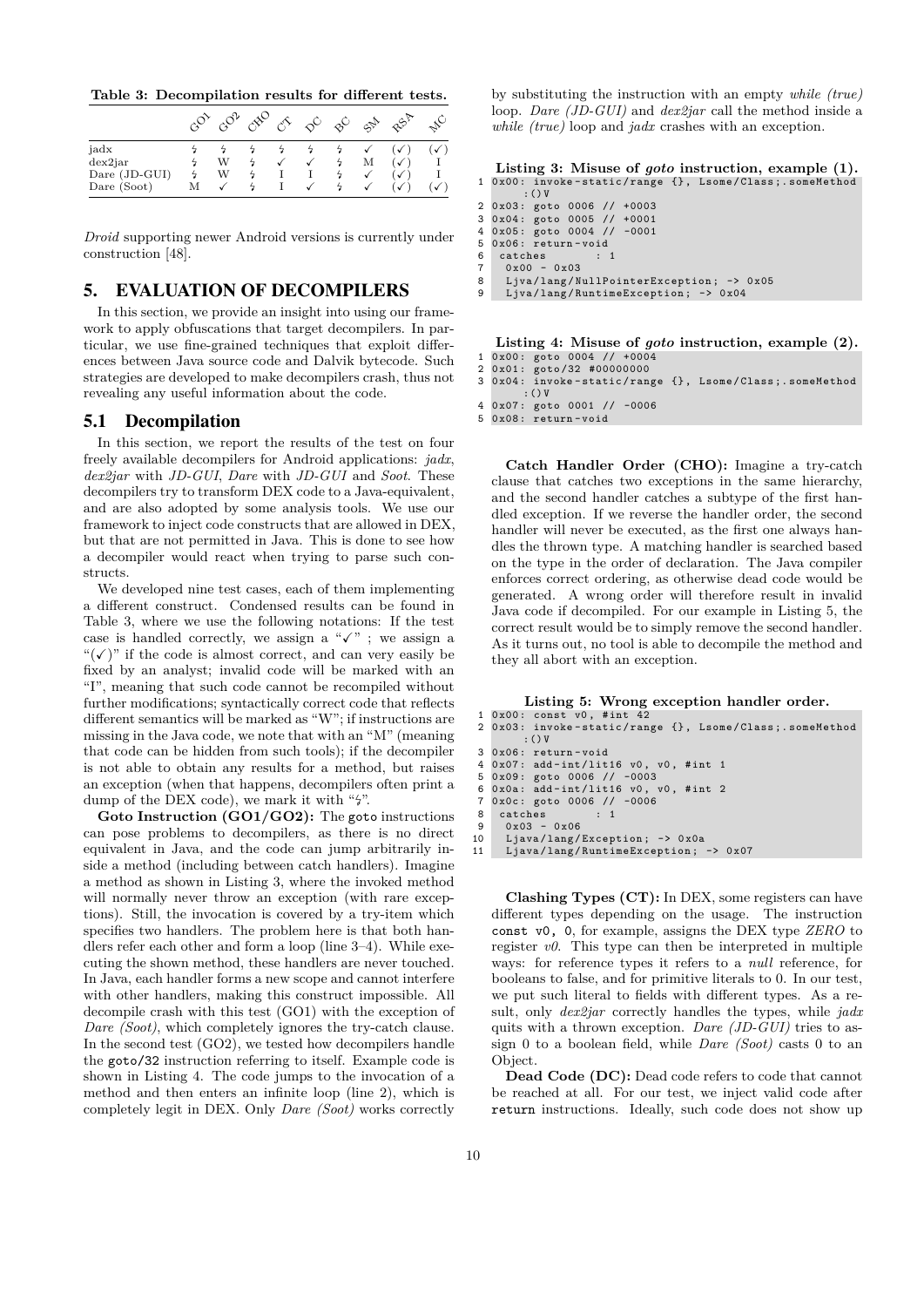in decompiled code. Results show that *jadx* quits with an exception. *dex2jar* and *Dare (Soot)* correctly handle the code. *Dare (JD-GUI)* returns completely invalid code with wrong assignments such as *this = 5;*.

**Bogus Code (BC):** For this test, we injected an unused class with a method containing invalid instructions. Executing such a method would cause a crash. As the class is unused, the application will still be installable and executable. A subtle example would be, *e. g.*, a method invocation using a register holding an uninitialized reference. We quickly found code where all decompilers bail out with an exception. With the sole exception of *jadx*, all tools stopped working completely while analyzing the method in question, skipping the rest of the program and providing no output in the end. *jadx* only threw an exception for the methods in question, but proceeded with other code.

**Synthetic Modifier (SM):** We also evaluated what happens if we add the *synthethic* modifier to classes, methods, and fields. Technically, the modifier hints that the construct was generated by the compiler and has no counterpart in the source code. Bridge methods are treated as such. All decompilers correctly handle the code (thus ignoring the synthetic modifier—*jadx* also points out its presence by adding a comment to the class)—with the exception of *dex2jar*, which completely hides the content of the class or method.

**Removing Signature Annotations (RSA):** DEX stores information about types in generic containers inside *Signature* annotations, when needed. This is done in order to deliver the information about what is being contained, *e. g.*, in a List<T> for debuggers. When removing signatures, the tested decompilers are unable to infer types correctly. This causes missing type information with all tested compilers, but may also break applications leveraging that information during runtime.

**Modifier Changes (MC):** Modifying access flags can also cause different results with different decompilers. In Java, an enumerated type extends j.l.Enum<T> implicitly, and thus cannot extend any other class. However, in DEX it is possible to declare any class with an *ENUM* access flag without severe runtime side effects. When decompiling such bytecode, *dex2jar* will mark the class as an enum and omit the superclass information completely. *Dare (JD-GUI)* has the same behavior. *jadx* will still show super classes correctly, like *Dare (Soot)* also does.

Judging from the results presented above, it is clear that all decompilers fail for at least four out of nine test cases and no test case is handled by all tools with the exception of simply removing type information. Automatically creating such code reliably hinders the analysis of an obfuscated application if the analysis depends on decompiled code. The most robust decompiler based our tests is *Dare (Soot)*.

## 6. PERFORMANCE EVALUATION

We now provide insight into the performance of apps modified by our framework. Although not the main focus of this paper, we still address this topic because obfuscated malicious or "protected" apps should not introduce huge slowdowns, as users would reject such apps. We therefore evaluate how our modifications affect the execution speed and discuss whether such obfuscation techniques are acceptable from a user's point of view.

We start with artificial benchmark results to get an idea of how large the slowdown can be. We wrote four small test cases for testing this: (1) Open 200 sockets and immediately close them again; (2) create 200 files; (3) create 100 Java processes that execute the "id" command in a shell while reading its output; (4) loop over an array of 10,000 primitive integers, and sums them up. Since operations occur on primitive types, they are not obfuscated. The loop condition check is done indirectly, though. Each loop iteration therefore performs a corresponding method call instead of just executing the original array-length instruction.

Each test is performed exactly twelve times. The best and worst timings are discarded, and an average is taken from the remaining ten values. The results for two different smartphones are listed in Table [4.](#page-10-0) All of our described obfuscation techniques in Section [3](#page-5-0) have been applied. The Galaxy Nexus runs Android 4.3 with Dalvik and the Nexus 5 runs Android 5 with enabled ART runtime.

<span id="page-10-0"></span>**Table 4: Benchmark results. Values in seconds.**

| Device        | Obf. | Socket | File   | Process | Array  |
|---------------|------|--------|--------|---------|--------|
| Nexus $5/ART$ |      | 0.7756 | 0.1581 | 2.4756  | 0.0127 |
| Nexus $5/ART$ |      | 1.4549 | 0.9422 | 2.6515  | 0.4890 |
| Galaxy Nexus  | ✓    | 1.5791 | 0.1972 | 1.6423  | 0.0375 |
| Galaxy Nexus  |      | 1.9243 | 0.8896 | 2.7481  | 0.8598 |

What can be seen is that the overhead can vary by a huge margin, depending on the test. The least overhead is given on the Nexus 5 for the process creation test. The test is barely slower under obfuscation than the original one. The second worst overhead is introduced for the file creation test on the same device. This test is almost six times slower in the obfuscated version. The worst slowdown is introduced for the array-test. This test clearly shows how huge a slowdown can be if only one single instruction is exchanged with a semantically equivalent call over reflection. On the Nexus 5 the obfuscated sample is about 39 times slower. Modifying instructions in loops that would be efficiently optimized by the runtime, can lead to enormous slowdowns.

As these tests are purely artificial, we also evaluated what a user experiences while using an obfuscated app. For this test case, we took two identical Nexus 5 phones, and installed the original app in one and the obfuscated in another. Most apps do not perform heavy operations on the main thread, which is also responsible for the GUI rendering, making the perceived slowdown unnoticeable if we simultaneously perform the same actions on those two devices. What causes huge slowdowns are recursive operations, *e. g.*, parsers that parse JSON objects retrieved from the Internet. Apps also feel slower if many instructions are triggered on input events. Firefox, *e. g.*, automatically starts suggesting URLs. Such operation is very expensive, even when unobfuscated. These actions are noticeable by the user, but can easily be blacklisted in order to avoid the slowdown—at the cost of unobfuscated program code.

Besides runtime overhead, we also evaluated how our implemented obfuscations affect the size of obfuscated applications. As several instructions are replaced with multiple ones, the size can quickly grow. We found that the application's code increases by approximately 20 % on average.

We deem both the runtime and size overhead acceptable, as the user's experience is only briefly impaired. Still, performance penalties caused by, *e. g.*, method and string lookups,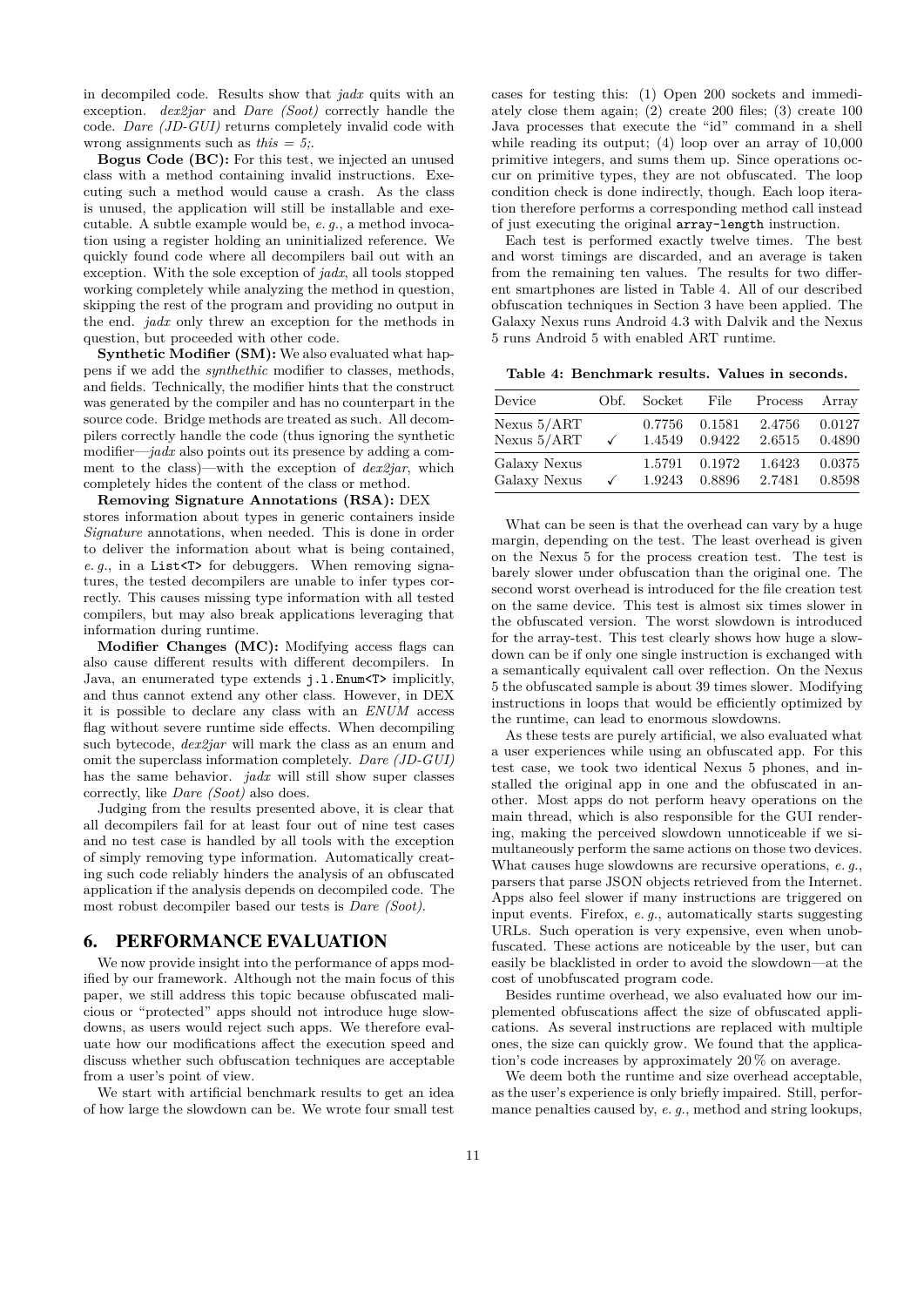(especially in loops) do introduce slowdowns which can further be optimized by means of (more) caching.

# <span id="page-11-6"></span>7. DISCUSSION AND LIMITATIONS

In the following, we discuss the limitations of our tool and how they can lead to semantically different execution or even broken code. We also explain how limitations could be fixed in future versions of our approach. Renaming classes, methods, and fields is tricky for event-driven applications, as they may be executed by external parts out of our control. For Android, the framework itself executes well-defined entry points which can be obfuscated if the definition is appropriately changed in the Manifest. For example, an application may leverage hard-coded entry points. One way to tackle the problem is through blacklisting.

The same is true for code with *implicit dependencies*, which expect, *e. q.*, fields or methods to have certain names. While we can control the code of our application, we may still be restricted by the *implicit* API choices of the framework or of other libraries, *e. g.*, Bundle.CREATOR field. Without analyzing the behavior of the app, it is hard to know which elements can be freely changed.

During our research, we encountered multiple applications calling methods from native libraries, causing the aforementioned problems. In order to make those invocations work correctly, we would need to instrument all these calls through JNI interfaces to point them to renamed methods.

Some bugs occurred within obfuscated apps, including rejections by the Android verifier and crashes during install. However, that is expected for some corner cases when working with a prototype—we are progressively fixing our framework to solve such bugs. As our tool will be released, contributors can also modify some of its parts to improve its functionalities. Additionally, one can exclude problematic application parts by means of a blacklist in order to skip them while obfuscating.

Android also has a quite limited amount of available stack memory by default. This can be changed for new threads, but not for the framework threads that execute most the of application's code. If all invocations are replaced with indirect ones, for each called method two additional methods are put onto the call stack. This can cause the stack to overflow for some deep call paths. Notable examples are libraries that do recursive parsing for, *e. g.*, JSON objects.

By utilizing static or dynamic instrumentation frameworks and dynamic analyzers in general, it is always possible to deobfuscate a program as the runtime semantics must stay the same. Applied obfuscations in general make this task more time consuming.

## 7.1 Skipped Obfuscation Steps

Although our tool is able to add bogus entry points into an application in question, we did not evaluate how tools deal with it. Static analyzers are already unable to obtain any meaningful results about the program semantics with just our other techniques enabled. While they still can analyze generic aspects of applications, the need to further distract them with additional entry points is unnecessary. Dynamic analyzers also did not require that feature, as all but one emulator can easily be detected with simple tests.

We did not address the injection of *opaque predicates* [\[12\]](#page-12-28), which can be used to amplify the path explosion problem in *multipath execution* [\[29\]](#page-12-29) and dynamic *symbolic execu-*

*tion* [\[46\]](#page-13-21). This is because the two existing prototypes for symbolic execution, *SymDroid* [\[25\]](#page-12-30) and *ACTEve* [\[5,](#page-11-8) [6\]](#page-11-9), are still very rough prototypes that would require significant effort to make them usable for our purposes. To the best of our knowledge, *HARVESTER* is the only framework that implements multipath execution, but it is currently not available.

We also omitted techniques like method merging and inlining, as well as moving methods and fields around. Dynamic analyzers are not affected by this effect, and static ones are already blind with respect to the performed obfuscations. We also do not obfuscate literal values of 0 and 1, due to their varying semantics.

## 8. CONCLUSION

In this paper, we evaluated how current analysis tools can cope with heavily obfuscated apps. To do so, after having retrieved all publicly available static and dynamic analyzers, we have developed a framework for automated obfuscation of Android apps. Our framework implements fine-grained obfuscation strategies that can be used as test benches for evaluating the robustness of analysis tools.

In our analysis, we targeted both static and dynamic analyzers, including also decompilers. Our test results let us conclude that many analysis tools are not capable of analyzing obfuscated apps in a satisfying manner.

The worrying aspect is that the code modifications as described in Section [3](#page-5-0) can be automatically applied on arbitrary apps without needing access to source code. Malicious software can easily piggyback obfuscated apps, and clandestinely execute their payload while most detection systems remain blind. To this end, the recent work by Zhauniarovich *et al.* [\[61\]](#page-13-4) and Rasthofer *et al.* [\[38\]](#page-12-11) shows a great promise, helping to bring static analysis methods again usable even against heavily obfuscated apps.

**Availability:** To foster research on analysis of obfuscated apps and increase the robustness of existing methods, we are offering our framework for research purposes upon request.

## 9. REFERENCES

- <span id="page-11-4"></span>[1] Anubis – Malware Analysis for Unknown Binaries. <https://anubis.iseclab.org/>.
- <span id="page-11-1"></span>[2] dex2jar. <http://code.google.com/p/dex2jar/>.
- <span id="page-11-7"></span>[3] DroidBox. <http://code.google.com/p/droidbox/>.
- <span id="page-11-0"></span>[4] smali. <http://code.google.com/p/smali/>.
- <span id="page-11-8"></span>[5] S. Anand and M. J. Harrold. Heap cloning: Enabling dynamic symbolic execution of java programs. In *ASE*, 2011.
- <span id="page-11-9"></span>[6] S. Anand, M. Naik, M. J. Harrold, and H. Yang. Automated concolic testing of smartphone apps. In *SIGSOFT FSE*, 2012.
- <span id="page-11-5"></span>[7] Android Developers. Platform Versions, June 2014. [http://developer.android.com/resources/](http://developer.android.com/resources/dashboard/platform-versions.html) [dashboard/platform-versions.html](http://developer.android.com/resources/dashboard/platform-versions.html).
- [8] Anonymous. To be released. Technical report, 2015.
- <span id="page-11-2"></span>[9] Y. Cao, Y. Fratantonio, A. Bianchi, M. Egele, C. Kruegel, G. Vigna, and Y. Chen. EdgeMiner: Automatically Detecting Implicit Control Flow Transitions through the Android Framework. In *Symposium on Network and Distributed System Security (NDSS)*, 2015.
- <span id="page-11-3"></span>[10] P. P. Chan, L. C. Hui, and S. M. Yiu. DroidChecker: Analyzing Android applications for capability leak. In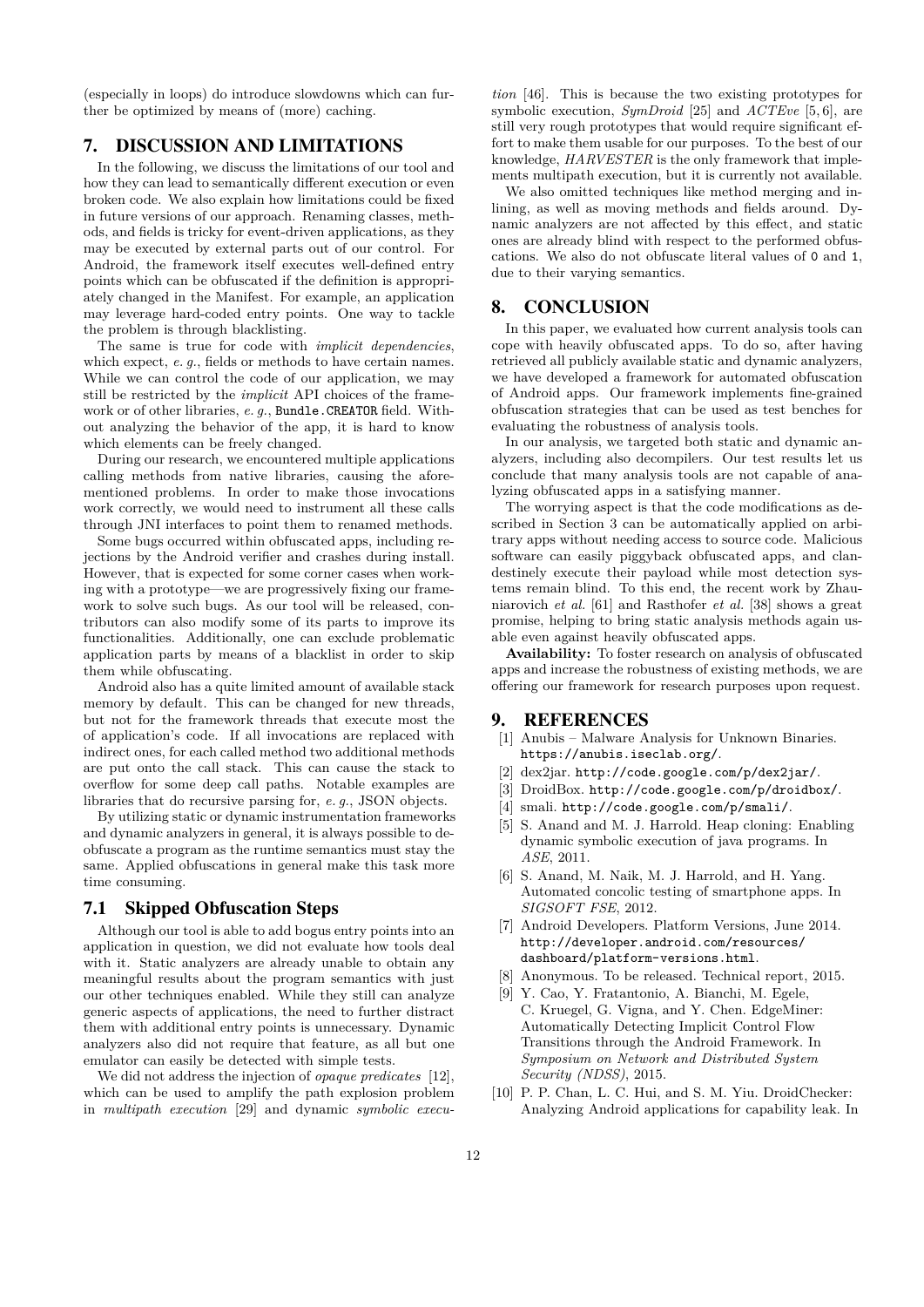*ACM Conference on Security and Privacy in Wireless and Mobile Networks*, WISEC '12, 2012.

- <span id="page-12-0"></span>[11] E. Chin, A. P. Felt, K. Greenwood, and D. Wagner. Analyzing inter-application communication in Android. In *Intern. Conf. on Mobile Systems, Applications, and Services (MobiSys)*. ACM, 2011.
- <span id="page-12-28"></span>[12] C. Collberg, C. Thomborson, and D. Low. A Taxonomy of Obfuscating Transformations. Technical report, University of Auckland, 1997.
- <span id="page-12-1"></span>[13] A. Desnos and G. Gueguen. Android: From reversing to decompilation. *In Proc. of Black Hat Abu Dhabi*, 2011.
- <span id="page-12-4"></span>[14] W. Enck. Defending users against smartphone apps: Techniques and future directions. In *7th International Conference on Information Systems Security (ICISS)*. Springer, 2011.
- <span id="page-12-9"></span>[15] W. Enck, P. Gilbert, B.-G. Chun, L. P. Cox, J. Jung, P. McDaniel, and A. Sheth. TaintDroid: An Information-Flow Tracking System for Realtime Privacy Monitoring on Smartphones. In *OSDI*. USENIX Association, 2010.
- <span id="page-12-2"></span>[16] A. P. Felt, E. Chin, S. Hanna, D. Song, and D. Wagner. Android Permissions Demystified. In *CCS*. ACM, 2011.
- <span id="page-12-21"></span>[17] ForeSafe. ForeSafe Online Scanner. <http://www.foresafe.com/scan>.
- <span id="page-12-10"></span>[18] C. Fritz, S. Arzt, S. Rasthofer, E. Bodden, A. Bartel, J. Klein, Y. le Traon, D. Octeau, and P. McDaniel. Highly precise taint analysis for Android applications. Technical Report TUD-CS-2013-0113, TU Darmstadt, 2013.
- <span id="page-12-12"></span>[19] A. P. Fuchs, A. Chaudhuri, and J. S. Foster. SCanDroid: Automated security certification of Android applications. Technical Report CS-TR-4991, Department of Computer Science, University of Maryland, College Park, Nov. 2009.
- <span id="page-12-18"></span>[20] M. I. Gordon, D. Kim, J. H. Perkins, L. Gilham, N. Nguyen, and M. C. Rinard. Information Flow Analysis of Android Applications in DroidSafe. In *Symposium on Network and Distributed System Security (NDSS)*, 2015.
- <span id="page-12-14"></span>[21] M. Grace, Y. Zhou, Z. Wang, and X. Jiang. Systematic detection of capability leaks in stock Android smartphones. In *NDSS*, 2012.
- <span id="page-12-8"></span>[22] J. Hoffmann, M. Ussath, T. Holz, and M. Spreitzenbarth. Slicing Droids: Program Slicing for Smali Code. In *SAC*. ACM, 2013.
- <span id="page-12-23"></span>[23] H. Huang, S. Zhu, P. Liu, and D. Wu. A framework for evaluating mobile app repackaging detection algorithms. In *TRUST*. Springer, 2013.
- <span id="page-12-20"></span>[24] J. Huang, X. Zhang, L. Tan, P. Wang, and B. Liang. Asdroid: Detecting stealthy behaviors in android applications by user interface and program behavior contradiction. In *Proceedings of the 36th International Conference on Software Engineering*. ACM, 2014.
- <span id="page-12-30"></span>[25] J. Jeon, K. K. Micinski, and J. S. Foster. SymDroid: Symbolic Execution for Dalvik Bytecode. Technical report, Department of Computer Science, University of Maryland, College Park, 2012.
- <span id="page-12-17"></span>[26] W. Klieber, L. Flynn, A. Bhosale, L. Jia, and L. Bauer. Android taint flow analysis for app sets. In

*Proceedings of the 3rd ACM SIGPLAN International Workshop on the State of the Art in Java Program Analysis*, SOAP '14. ACM, 2014.

- <span id="page-12-16"></span>[27] L. Li, A. Bartel, J. Klein, Y. L. Traon, S. Arzt, S. Rasthofer, E. Bodden, D. Octeau, and P. McDaniel. I know what leaked in your pocket: uncovering privacy leaks on android apps with static taint analysis. *CoRR*, abs/1404.7431, 2014.
- <span id="page-12-13"></span>[28] L. Lu, Z. Li, Z. Wu, W. Lee, and G. Jiang. CHEX: Statically vetting Android apps for component hijacking vulnerabilities. In *CCS*. ACM, 2012.
- <span id="page-12-29"></span>[29] A. Moser, C. Krügel, and E. Kirda. Exploring Multiple Execution Paths for Malware Analysis. In *IEEE Symposium on Security and Privacy*. IEEE Computer Society, 2007.
- <span id="page-12-5"></span>[30] S. Neuner, V. V. der Veen, M. Lindorfer, M. Huber, G. Merzdovnik, M. Mulazzani, and E. R. Weippl. Enter sandbox: Android sandbox comparison. In *Proceedings of the IEEE Mobile Security Technologies Workshop (MoST)*. IEEE, 2014.
- <span id="page-12-22"></span>[31] NVISO. NVISO ApkScan – Scan Android applications for malware. <http://apkscan.nviso.be/>.
- <span id="page-12-7"></span>[32] D. Octeau, W. Enck, and P. McDaniel. The ded Decompiler. Technical Report NAS-TR-0140-2010, Networking and Security Research Center, Pennsylvania State University, Sept. 2010.
- <span id="page-12-15"></span>[33] D. Octeau, P. McDaniel, S. Jha, A. Bartel, E. Bodden, J. Klein, and Y. Le Traon. Effective Inter-component Communication Mapping in Android with Epicc: An Essential Step Towards Holistic Security Analysis. In *USENIX Security Symposium*, 2013.
- <span id="page-12-6"></span>[34] G. Paller. Dedexer. <http://dedexer.sourceforge.net/>.
- <span id="page-12-26"></span>[35] T. Petsas, G. Voyatzis, E. Athanasopoulos, M. Polychronakis, and S. Ioannidis. Rage against the virtual machine: hindering dynamic analysis of Android malware. In *EUROSEC*. ACM, 2014.
- <span id="page-12-25"></span>[36] M. Protsenko and T. Müller. Pandora applies non-deterministic obfuscation randomly to android. In *MALWARE*. IEEE, 2013.
- <span id="page-12-27"></span>[37] S. Rasthofer, S. Arzt, and E. Bodden. A machine-learning approach for classifying and categorizing Android sources and sinks. In *2014 Network and Distributed System Security Symposium (NDSS)*, 2014.
- <span id="page-12-11"></span>[38] S. Rasthofer, S. Arzt, M. Miltenberger, and E. Bodden. Harvesting runtime data in android applications for identifying malware and enhancing code analysis. Technical Report TUD-CS-2015-0031, TU Darmstadt, 2015.
- <span id="page-12-24"></span>[39] V. Rastogi, Y. Chen, and X. Jiang. Catch Me If You Can: Evaluating Android Anti-Malware Against Transformation Attacks. *IEEE Transactions on Information Forensics and Security*, 2014.
- <span id="page-12-3"></span>[40] A. Reina, A. Fattori, and L. Cavallaro. A system call-centric analysis and stimulation technique to automatically reconstruct Android malware behaviors. In *Proceedings of the 6th European Workshop on System Security (EUROSEC)*, 2013.
- <span id="page-12-19"></span>[41] S. Rosen, Z. Qian, and Z. M. Mao. AppProfiler: A flexible method of exposing privacy-related behavior in Android applications to end users. In *Proc. of the*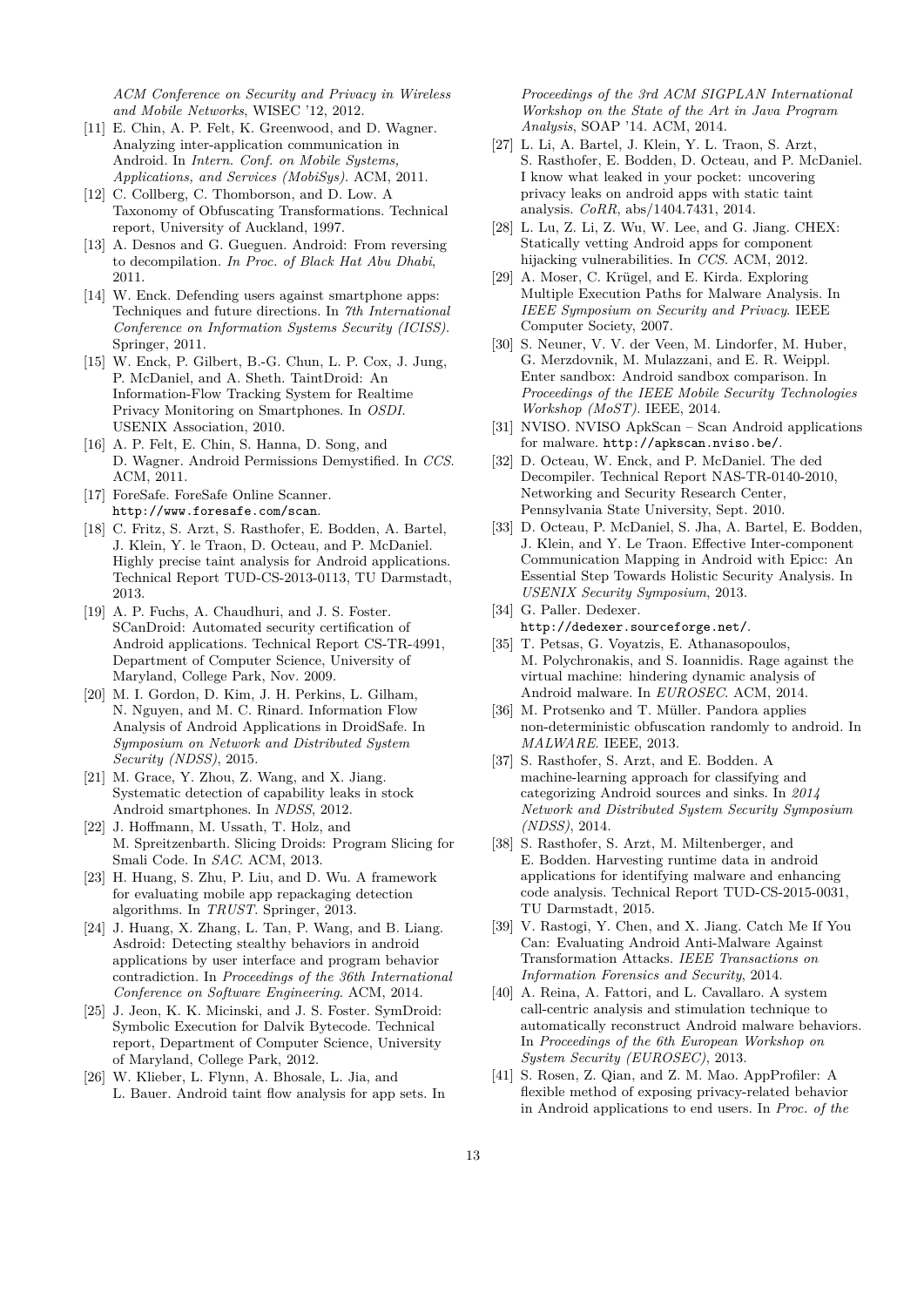*3rd ACM Conf. on Data and Application Security and Privacy*, CODASPY. ACM, 2013.

- <span id="page-13-18"></span>[42] G. Sarwar, O. Mehani, R. Boreli, and M. A. Kaafar. On the effectiveness of dynamic taint analysis for protecting against private information leaks on Android-based devices. In *SECRYPT*, 2013.
- <span id="page-13-17"></span>[43] E. J. Schwartz, T. Avgerinos, and D. Brumley. All You Ever Wanted to Know about Dynamic Taint Analysis and Forward Symbolic Execution (but Might Have Been Afraid to Ask). In *IEEE Symposium on Security and Privacy*. IEEE Computer Society, 2010.
- <span id="page-13-15"></span>[44] Y. Shao, X. Luo, C. Qian, P. Zhu, and L. Zhang. Towards a scalable resource-driven approach for detecting repackaged android applications. In *Proceedings of the 30th Annual Computer Security Applications Conference*. ACM, 2014.
- <span id="page-13-14"></span>[45] M. I. Sharif, A. Lanzi, J. T. Giffin, and W. Lee. Impeding Malware Analysis Using Conditional Code Obfuscation. In *NDSS*, 2008.
- <span id="page-13-21"></span>[46] D. X. Song, D. Brumley, H. Yin, J. Caballero, I. Jager, M. G. Kang, Z. Liang, J. Newsome, P. Poosankam, and P. Saxena. BitBlaze: A New Approach to Computer Security via Binary Analysis. In *4th International Conference on Information Systems Security (ICISS)*. Springer, 2008.
- <span id="page-13-12"></span>[47] M. Spreitzenbarth, F. C. Freiling, F. Echtler, T. Schreck, and J. Hoffmann. Mobile-Sandbox: Having a Deeper Look into Android Applications. In *SAC*. ACM, 2013.
- <span id="page-13-8"></span>[48] K. Tam, S. J. Khan, A. Fattori, and L. Cavallaro. CopperDroid: Automatic Reconstruction of Android Malware Behaviors. In *Symposium on Network and Distributed System Security (NDSS)*, 2015.
- <span id="page-13-13"></span>[49] Univ. of Arizona - Dept. of Computer Science. SandMark: A Tool for the Study of Software Protection Algorithms. <http://sandmark.cs.arizona.edu/index.html>.
- <span id="page-13-2"></span>[50] R. Vallée-Rai, P. Co, E. Gagnon, L. Hendren, P. Lam, and V. Sundaresan. Soot - a Java Bytecode Optimization Framework. In *Proc. of the Conference of the Centre for Advanced Studies on Collaborative Research*, CASCON. IBM Press, 1999.
- <span id="page-13-11"></span>[51] V. van der Veen and C. Rossow. Tracedroid. <http://tracedroid.few.vu.nl>.
- <span id="page-13-16"></span>[52] T. Vidas and N. Christin. Evading Android runtime analysis via sandbox detection. In S. Moriai, T. Jaeger, and K. Sakurai, editors, *ASIACCS*. ACM, 2014.
- <span id="page-13-3"></span>[53] WALA developers. T.J. Watson Libraries for Analysis (WALA).
- <span id="page-13-5"></span>[54] F. Wei, S. Roy, X. Ou, and Robby. Amandroid: A precise and general inter-component data flow analysis framework for security vetting of android apps. In *Proceedings of the 2014 ACM SIGSAC Conference on Computer and Communications Security*. ACM, 2014.
- <span id="page-13-7"></span>[55] X. Wei, L. Gomez, I. Neamtiu, and M. Faloutsos. ProfileDroid: Multi-layer profiling of Android applications. In *Proceedings of the 18th Annual International Conference on Mobile Computing and Networking*, Mobicom '12. ACM, 2012.
- <span id="page-13-19"></span>[56] R. Wisniewski. android-apktool – A tool for reverse engineering Android apk files.

<http://code.google.com/p/android-apktool/>.

- <span id="page-13-6"></span>[57] M. Xia, L. Gonga, Y. Lyu, Z. Qi, and X. Liu. Effective real-time android application auditing. In *36th IEEE Symposium on Security and Privacy, San Jose, CA*, 2015.
- <span id="page-13-0"></span>[58] L. K. Yan and H. Yin. DroidScope: Seamlessly reconstructing the OS and Dalvik semantic views for dynamic Android malware analysis. In *Proceedings of the 21st USENIX Security Symposium*. USENIX Association, 2012.
- <span id="page-13-10"></span>[59] C. Yang, Z. Xu, G. Gu, V. Yegneswaran, and P. Porras. Droidminer: Automated mining and characterization of fine-grained malicious behaviors in android applications. In *Proceedings of the 19th European Symposium on Research in Computer Security (ESORICS'14)*, September 2014.
- <span id="page-13-9"></span>[60] Z. Yang, M. Yang, Y. Zhang, G. Gu, P. Ning, and X. S. Wang. AppIntent: Analyzing sensitive data transmission in Android for privacy leakage detection. In *CCS*. ACM, 2013.
- <span id="page-13-4"></span>[61] Y. Zhauniarovich, M. Ahmad, O. Gadyatskaya, B. Crispo, and F. Massacci. StaDynA: Addressing the Problem of Dynamic Code Updates in the Security Analysis of Android Applications. In *Proceedings of the 5th ACM Conference on Data and Application Security and Privacy*, CODASPY '15, 2015.
- <span id="page-13-1"></span>[62] Y. Zhou, Z. Wang, W. Zhou, and X. Jiang. Hey, You, Get Off of My Market: Detecting Malicious Apps in Official and Alternative Android Markets. In *NDSS*, 2012.

# APPENDIX

## <span id="page-13-20"></span>A. IMPLEMENTED OBFUSCATIONS

Table [5](#page-14-0) gives an overview of the features of our framework. The entries marked with "†" were implemented, but not analyzed as a part of this paper. *Package flattening* removes the class hierarchies from obfuscated binaries. *Method removal* and *method call removal* remove unnecessary methods and their invocations, such as *toString()* methods and calls to logging facilities, to avoid leaking information to analysts. *Access flags changes* can be used to avoid decompilation with tools that fail for such binaries.